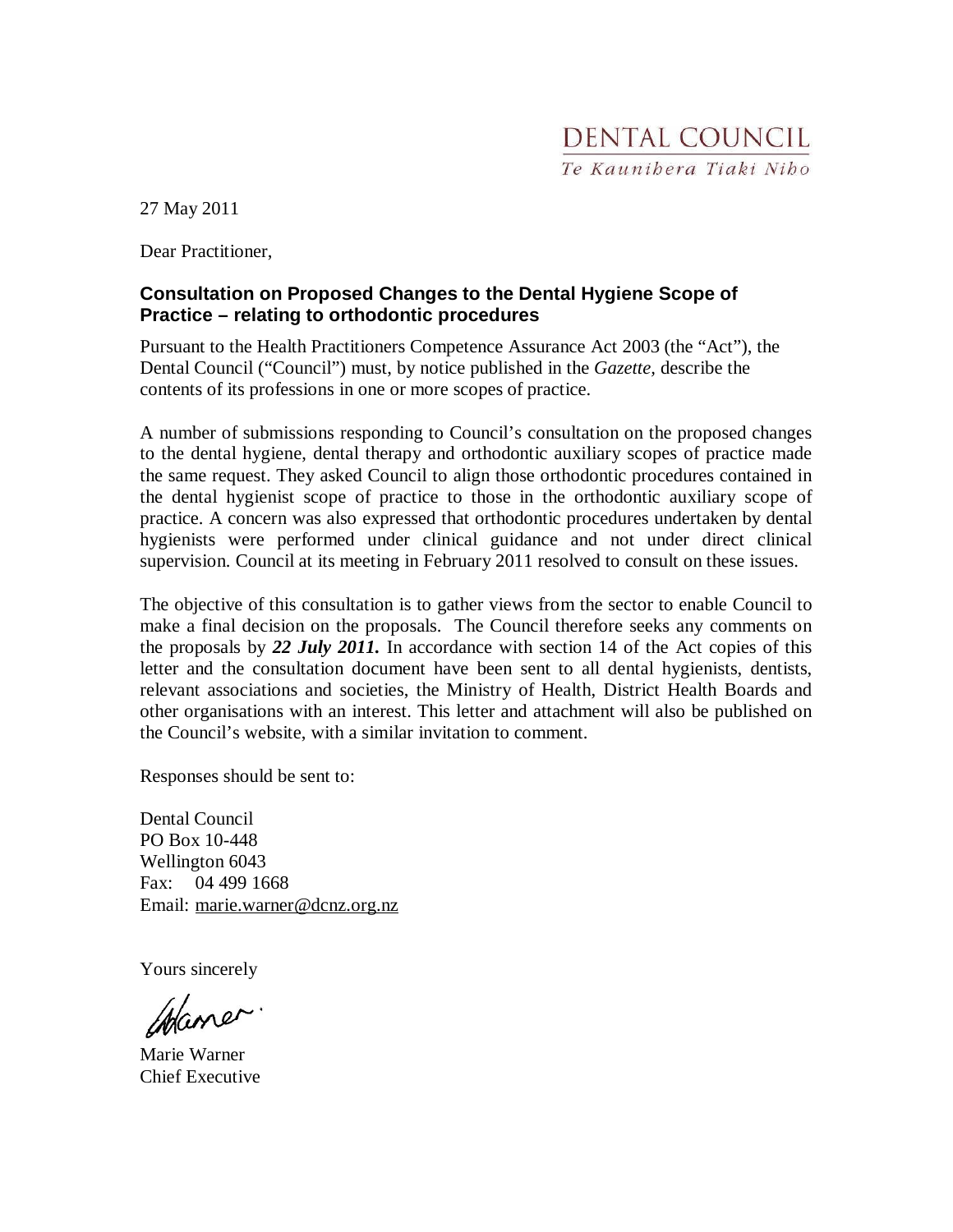## **Consultation Document**

## **Proposed changes to the Dental Hygiene Scope of Practice**

RELEASED 27 MAY 2011 SUBMISSIONS DUE 22 JULY 2011

#### **Background**

A number of submissions responding to the consultation document proposing to merge the "add-on" scopes of practice into the relevant general scopes of practice for dental hygienists, orthodontic auxiliaries and dental therapists<sup>1</sup> raised a common concern. This was to note the discrepancies that exist between the orthodontic procedures of dental hygienists and those of orthodontic auxiliaries, as they are currently defined in their respective scopes of practice.

The submissions requested that Council consider amending the dental hygiene scope of practice to align the orthodontic procedures it contains with those of orthodontic auxiliaries.

Although the detailed scope of practice for orthodontic auxiliaries was amended in December 2008 to more accurately describe their practice, these revisions were not carried through to, nor reflected in the dental hygienists' scope of practice for undertaking orthodontic procedures.

To avoid the confusion caused by having different procedures defined in scopes of practice that cover the same area of practice, in this case orthodontic procedures, Council<sup>2</sup> considered that the best course would be to align them. Accordingly it is now consulting on a proposal to align the orthodontic procedures undertaken by dental hygienists and orthodontic auxiliaries. It proposes to do so by amending the dental hygiene scope of practice by deleting the orthodontic procedures that are currently specified in it and substituting it with those that are currently contained in the orthodontic auxiliary scope of practice.

-

<sup>&</sup>lt;sup>1</sup> Consultation document dated 15 October 2010.

<sup>&</sup>lt;sup>2</sup> Dental Council meeting held on 28 February 2011.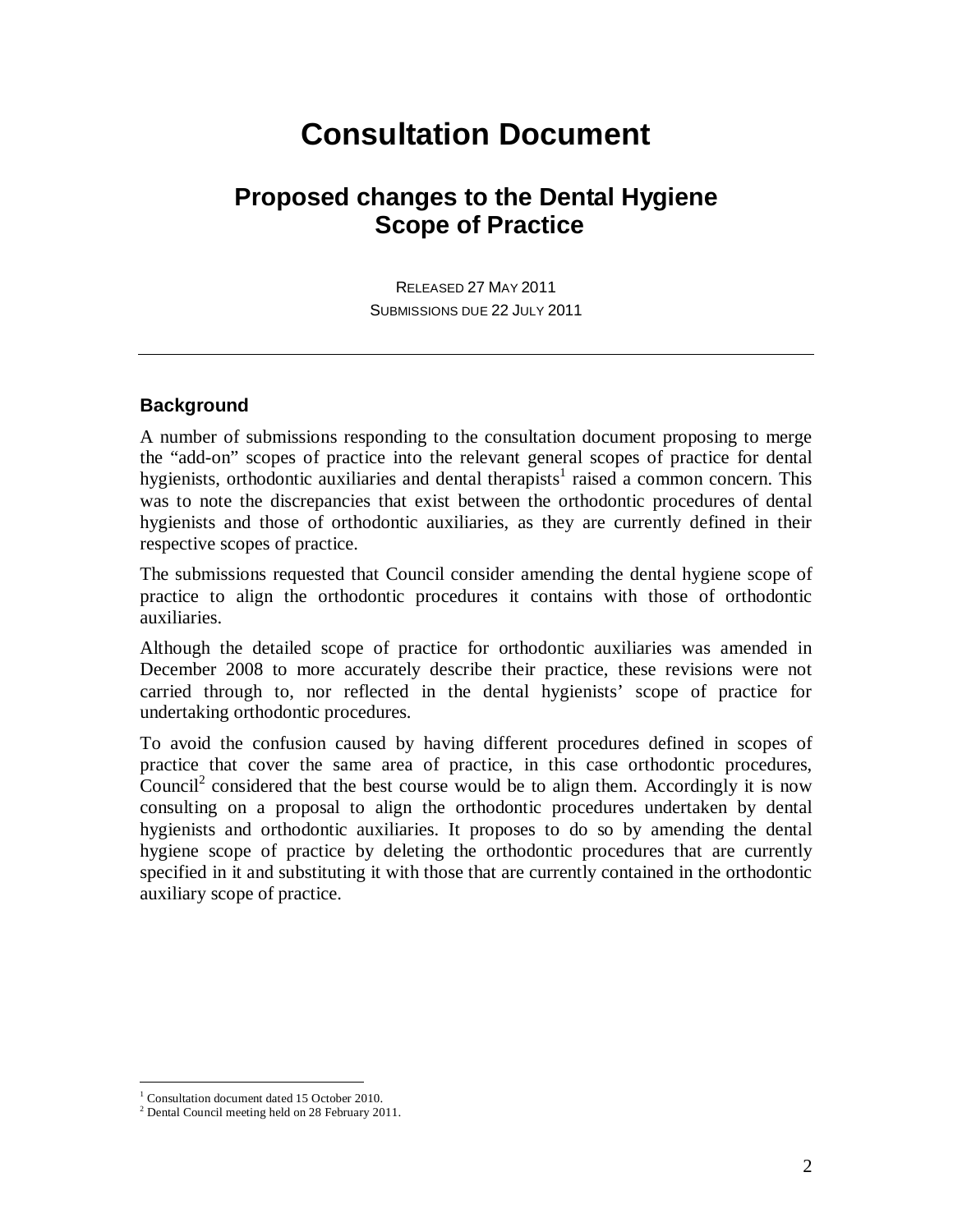Submissions were also received from the New Zealand Association of Orthodontists (NZAO) and others requesting Council to consider that the orthodontic procedures performed by dental hygienists should be under *direct clinical supervision<sup>3</sup>* rather than *clinical guidance<sup>4</sup>* , as is currently required by the dental hygiene scope of practice. NZAO contend that "…b*y the very nature of orthodontic treatment, individual treatment decisions have to be made on a visit by visit assessment of the patient. Neither orthodontic auxiliaries nor dental hygienists undertaking orthodontic procedures have the training or expertise to make these individual visit by visit treatment decisions. It is therefore essential that dental hygienists carry out procedures from the orthodontic auxiliary scope of practice under exactly the same conditions as orthodontic auxiliaries".* 

The current dental hygiene scope allows hygienists to perform these orthodontic procedures under *clinical guidance.* This means that the hygienist does not need to have the dentist or dental specialist on the premises to make the visit by visit treatment decisions, and only needs to refer to the dentist or dental specialist for "*guidance and advice, when required*", as currently stipulated in the Working Relationship between Dental Hygienists and Dentists.

Council considers that the overall orthodontic management of a patient is the responsibility of a dentist or dental specialist and as such a dental hygienist undertaking orthodontic procedures cannot make clinical judgements outside the parameter of the specific tasks undertaken. As a consequence Council considers that working under clinical guidance is too broad a term and has decided to consult on the proposal to align the performance of orthodontic procedures in the scopes of practice of dental hygiene and orthodontic auxiliary to be under the *direct clinical supervision* of a dentist or dental specialist.

#### **The Proposal**

Council has issued this consultation document to explore the possibility of aligning the activities relating to the orthodontic procedures of the dental hygiene scope of practice with those procedures contained in the orthodontic auxiliary scope of practice. This would avoid the confusion of having two different scopes of practice for performing orthodontic procedures.

Council has therefore produced a draft detailed scope of practice for dental hygiene, incorporating the proposed changes to the orthodontic procedures contained in the scope (Appendix 1).

In addition, Council is consulting on changing the dental hygiene scope of practice to require orthodontic procedures to be performed under *direct clinical supervision.* 

<sup>-</sup><sup>3</sup> **Direct clinical supervision** means the clinical supervision provided to a dental hygienist by a practising dentist or dental specialist

when the dentist is present on the premises at the time the dental hygiene work is carried out.<br><sup>4</sup> Clinical guidance means the professional support and assistance provided to a dental hygienist by a practising dentist or specialist as part of the provision of overall integrated care to the patient group. Dental hygienist s and dentists or dental specialists normally work from the same premises providing a team approach. Clinical guidance may be provided at a distance but appropriate access must be available to ensure that the dentist or specialist is able to provide guidance and advice, when required and maintain general oversight of the clinical care outcomes of the patient group.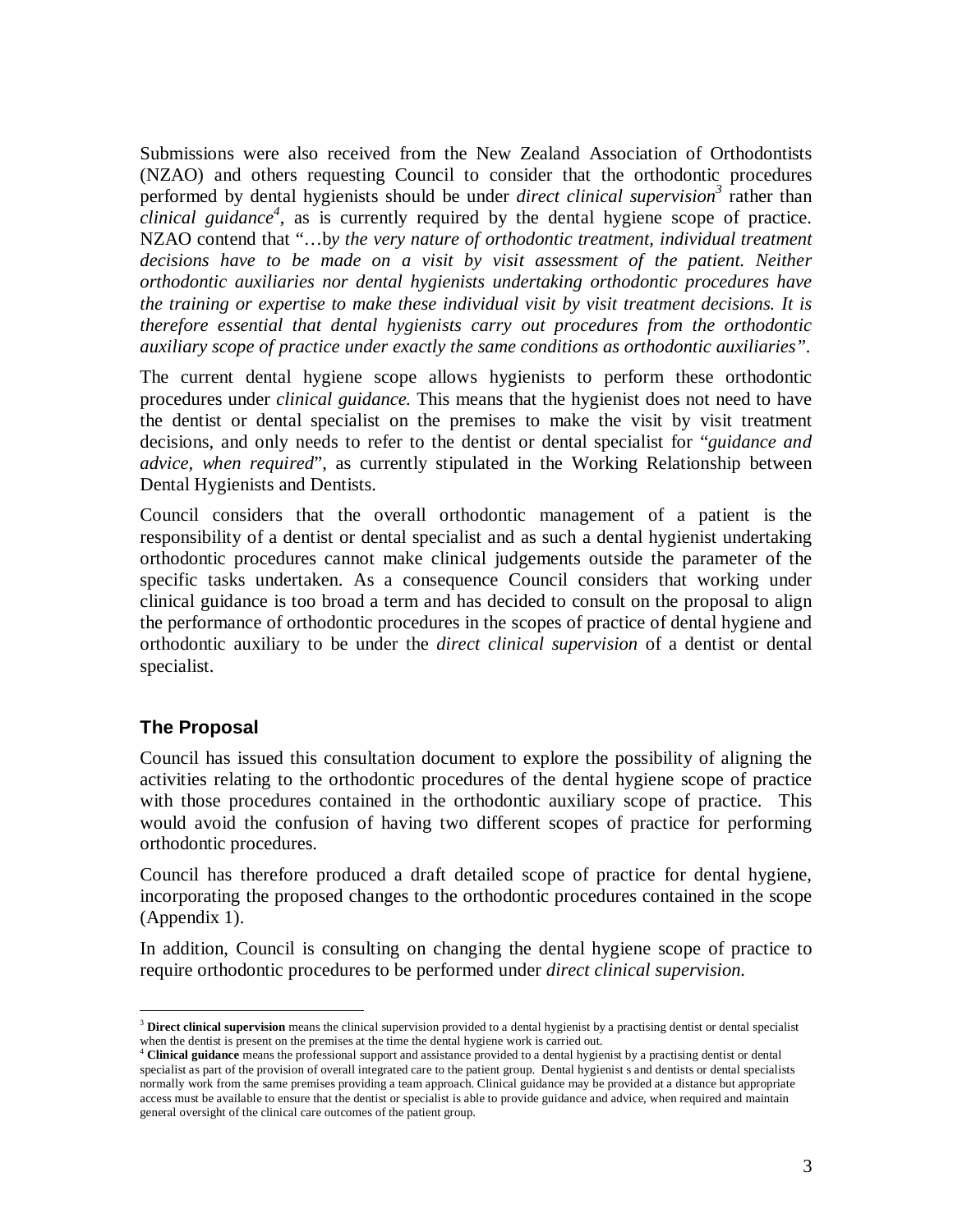If the proposal to align the orthodontic procedures undertaken by dental hygienists and orthodontic auxiliary be accepted, then in the future dental hygienists, trained by institutions whose accredited programmes include these activities in their training, will be competent to perform all those activities contained in the scope of practice of orthodontic auxiliaries. This means that those dental hygienists will be able to register as an orthodontic auxiliary without any further training requirements. It is therefore also proposed that the prescribed qualifications of orthodontic auxiliaries be amended to reflect this change by including all existing accredited dental hygiene programmes that include training in these activities (Appendix 2). It should be noted that there will be no dental hygiene prescribed qualification changes required.

Should these proposals be accepted, the working relationship between dental hygienists and dentists/specialists would require to be correspondingly updated. A draft amended working relationship is included for consideration (Appendix 3).

In addition, the opportunity is taken to update the working relationship document to delete all references to dental auxiliaries<sup>5</sup> as well as to reflect the recent scope changes by amending the references to additional scopes of practices, which no longer exist<sup>6</sup>. New references to the exclusions to some dental hygienists' registrations are also incorporated. Some other changes to decrease areas of repetition and to enhance the user-friendliness of the document are also incorporated in the draft.

#### **Conclusion**

Council has produced a draft detailed scope of practice for dental hygiene with the proposed changes (Appendix 1), a draft prescribed qualification for the orthodontic auxiliary scope of practice (Appendix 2) and an amended working relationship between dental hygienists and dentists/specialists (Appendix 3).

Council is consulting on the proposal with persons and organisations identified in accordance with section 14 of the Act including all dental hygienists, dentists, relevant associations and societies, the Ministry of Health, District Health Boards and other organisations with an interest. The proposal will also be published on the Council's website, with a similar invitation to comment.

The objective of the consultation is to gather views from the sector to enable Council to make a final decision on the proposals.

Council therefore seeks any comments on the proposal by **22 July 2011.**

<sup>-</sup>5 Dental Auxiliary scope of practice closed in September 2009.

<sup>6</sup> Gazette published 17 March 2011.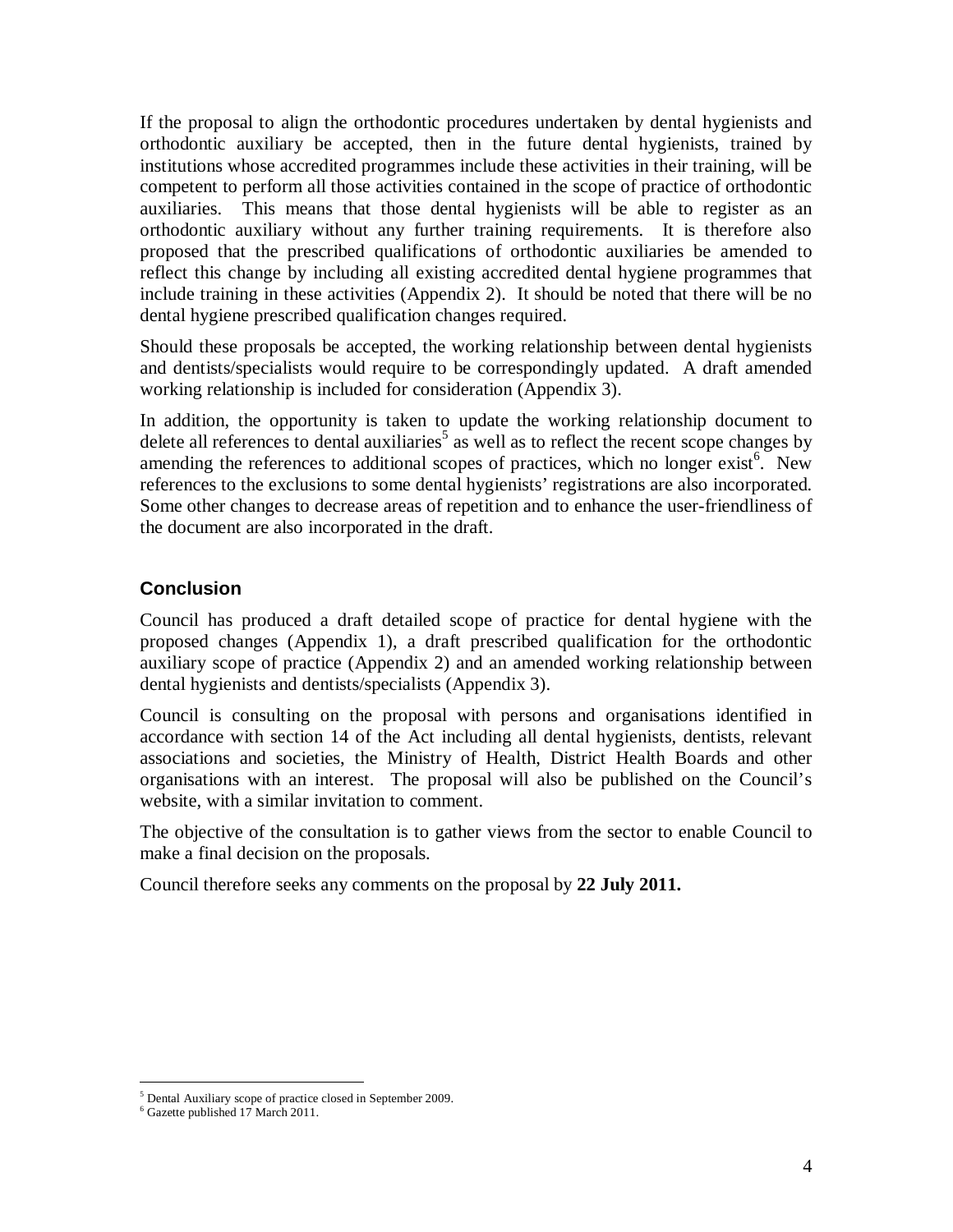#### **Discussion/Consultation points**

The Council invites all stakeholders to comment on this consultation document by responding to the following questions:

- 1. Do you agree/disagree with the proposal to align the dental hygiene scope of practice orthodontic procedures with the procedures of the orthodontic auxiliary scope of practice, as reflected in Appendix 1?
- 2. If you disagree with the proposal, please provide your reasons.
- 3. Do you agree/disagree with the proposal to change the dental hygiene scope of practice for orthodontic procedures to be performed under *direct clinical supervision*, as reflected in Appendix 1?
- 4. If you disagree with the proposal, please provide your reasons.
- 5. Do you agree/disagree with the proposed changes to the prescribed qualifications for the orthodontic auxiliary scope of practice, as reflected in Appendix 2?
- 6. If you disagree with the proposal, please provide your reasons.
- 7. Do you agree/disagree with the proposed changes to the working relationship between dental hygienists and dentists/specialists, as reflected in Appendix 3?
- 8. If you disagree with the proposed changes, please specify which changes you disagree with.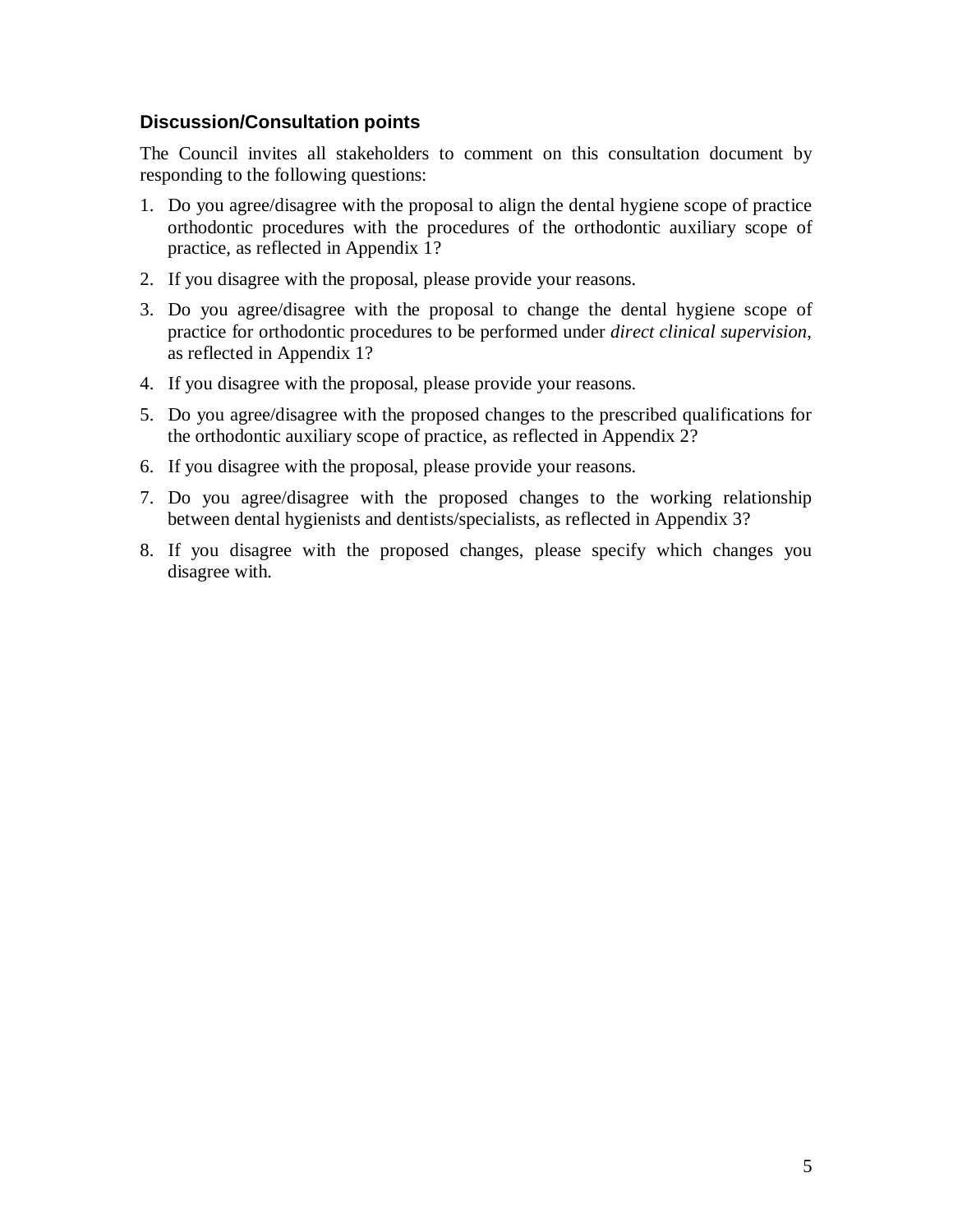**Appendix 1** 

## DENTAL COUNCIL Te Kaunibera Tiaki Nibo

## Notice of Scope of Practice

#### Issued by the Dental Council pursuant to section 11 of the Health Practitioners Competence Assurance Act 2003

#### **Dental Hygiene**

<u>.</u>

**Keys:** Red text: new additions Blue Strikethrough text: replaced/deleted existing text

#### **Scope of Dental Hygiene Practice**

The scope of practice for dental hygiene is set out in the documented "Detailed Scope of Practice for Dental Hygiene Practice" produced and published from time to time by the Dental Council.

Dental hygiene practice is a subset of the practice of dentistry, and is commensurate with a dental hygienist's approved education, training and competence.

A dental hygienist's major role is in the provision of oral health education and the prevention of oral disease to promote healthy oral behaviours. A dental hygienist's primary task is in prevention and non-surgical treatment of periodontal diseases. A dental hygienist guides patients' personal care to maintain sound oral tissues as an integral part of their general health.

Dental hygienists practise in a team situation with clinical guidance provided by a practising dentist or dental specialist<sup>7</sup>, though some aspects of the scope of practice are provided under direct clinical supervision<sup>8</sup>.

#### **Detailed Scope of Practice for Dental Hygiene Practice**

The Dental Council defines the practice of dentistry as the maintenance of health through the assessment, diagnosis, management, treatment and prevention of any disease, disorder or condition of the orofacial complex and associated structures.

<sup>&</sup>lt;sup>7</sup> Clinical guidance means the professional support and assistance provided to a dental hygienist by a practising dentist or dental specialist as part of the provision of overall integrated care to the patient group. Dental hygienists and dentists/specialists normally work from the same premises providing a team approach. Clinical guidance may be provided at a distance but appropriate access must be available to ensure that the dentist or specialist is able to provide guidance and advice, when required, and maintain general oversight of the clinical care outcomes of the patient group. Dental hygienists are responsible and accountable for their own clinical practice within their scope of practice but the dentist or dental specialist is responsible and accountable for the clinical guidance provided. Further detail on the working relationship between dental hygienists and dentists will be set out in the relevant Dental Council Code of Practice.

<sup>&</sup>lt;sup>8</sup> Direct clinical supervision means the clinical supervision provided to a dental hygienist by a practising dentist or dental specialist when the dentist is present on the premises at the time the dental hygiene work is carried out.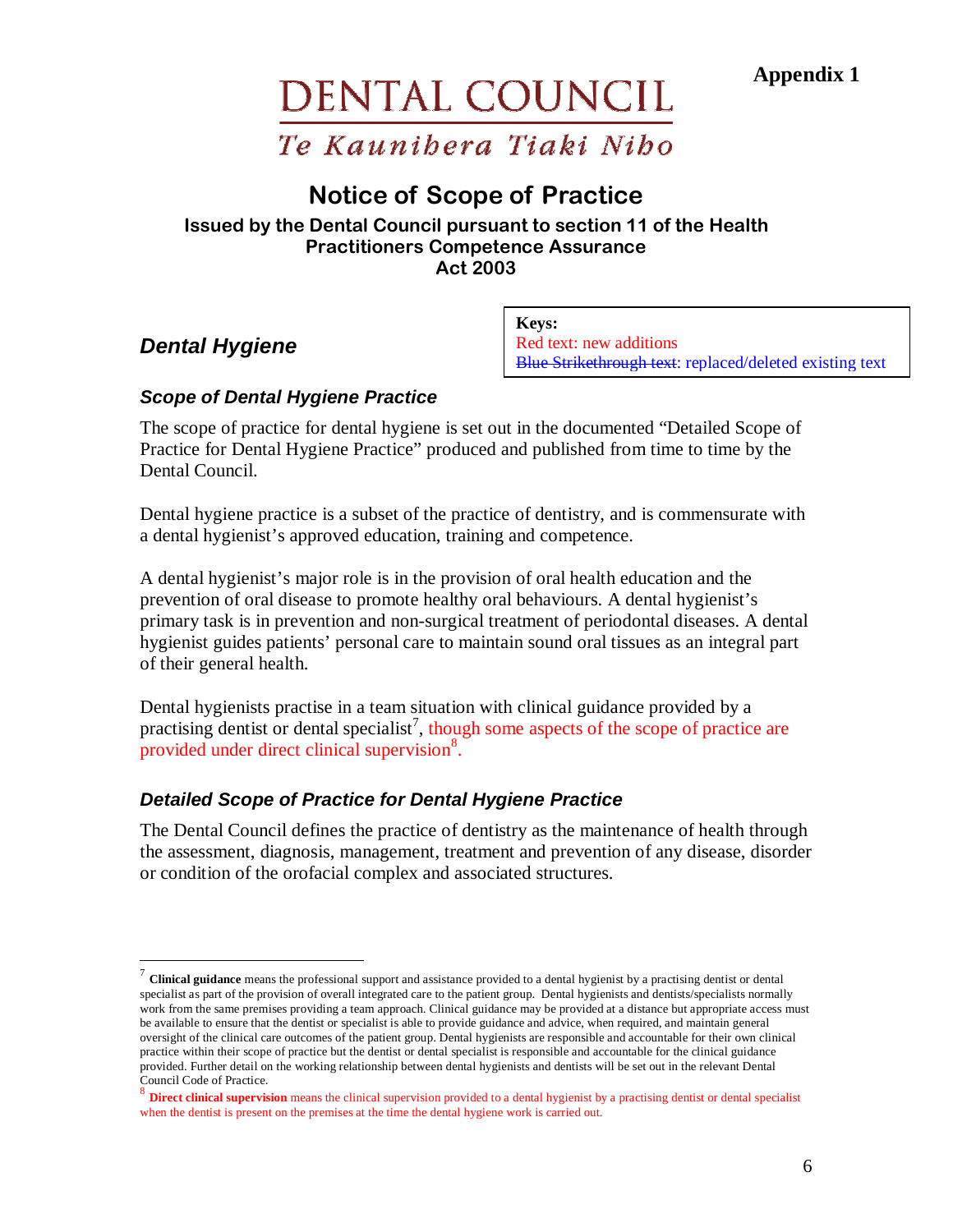Dental hygiene practice is a subset of the practice of dentistry, and is commensurate with a dental hygienist's approved education, training and competence.

A dental hygienist's major role is in the provision of oral health education and the prevention of oral disease to promote healthy oral behaviours. A dental hygienist's primary task is in prevention and non-surgical treatment of periodontal diseases. A dental hygienist guides patients' personal care to maintain sound oral tissues as an integral part of their general health. Dental hygienists practise in a team situation with clinical guidance provided by a practising dentist or dental specialist.

Dental hygiene practice includes teaching, research and management given that such roles influence clinical practice and public safety.

Dental hygiene practice involves:

- obtaining and reassessing medical and dental health histories
- examination of oral tissues and recognition of abnormalities
- assessing and provisionally diagnosing disease of periodontal tissues, and appropriate referral
- obtaining informed consent for dental hygiene care plans
- providing oral health education, information, promotion and counselling
- scaling, debridement and prophylaxis of supra and subgingival tooth surfaces
- applying and dispensing non-prescription preventive agents and fissure sealants
- applying and dispensing topical agents for the treatment of tooth surface sensitivity and tooth discolouration
- administering topical local anaesthetic
- taking impressions, recording occlusal relationships and making study models
- taking impressions, constructing and fitting mouthguards and bleaching trays
- taking intra and extra-oral photographs
- performing postoperative procedures such as removal of sutures and placement and removal of periodontal dressings
- recontouring and polishing of restorations
- applying prescription preventive agents under the direct clinical supervision of a dentist or dental specialist
- administering of local anaesthetic using dentoalveolar infiltration and inferior dental nerve block techniques under the direct clinical supervision of a dentist or dental specialist
- assisting the dentist or dental specialist orthodontists in implementing orthodontic treatment plans, prepared by the dentist or dental specialist orthodontists responsible for the patient's clinical care outcomes, through performing the following such orthodontic procedures under the direct clinical supervision of the dentist or dental specialist:
	- o taking clinical photographs for records
	- o taking impressions. Obtaining a record of occlusal relationships
	- o tracing cephalometric radiographs
	- o placing separators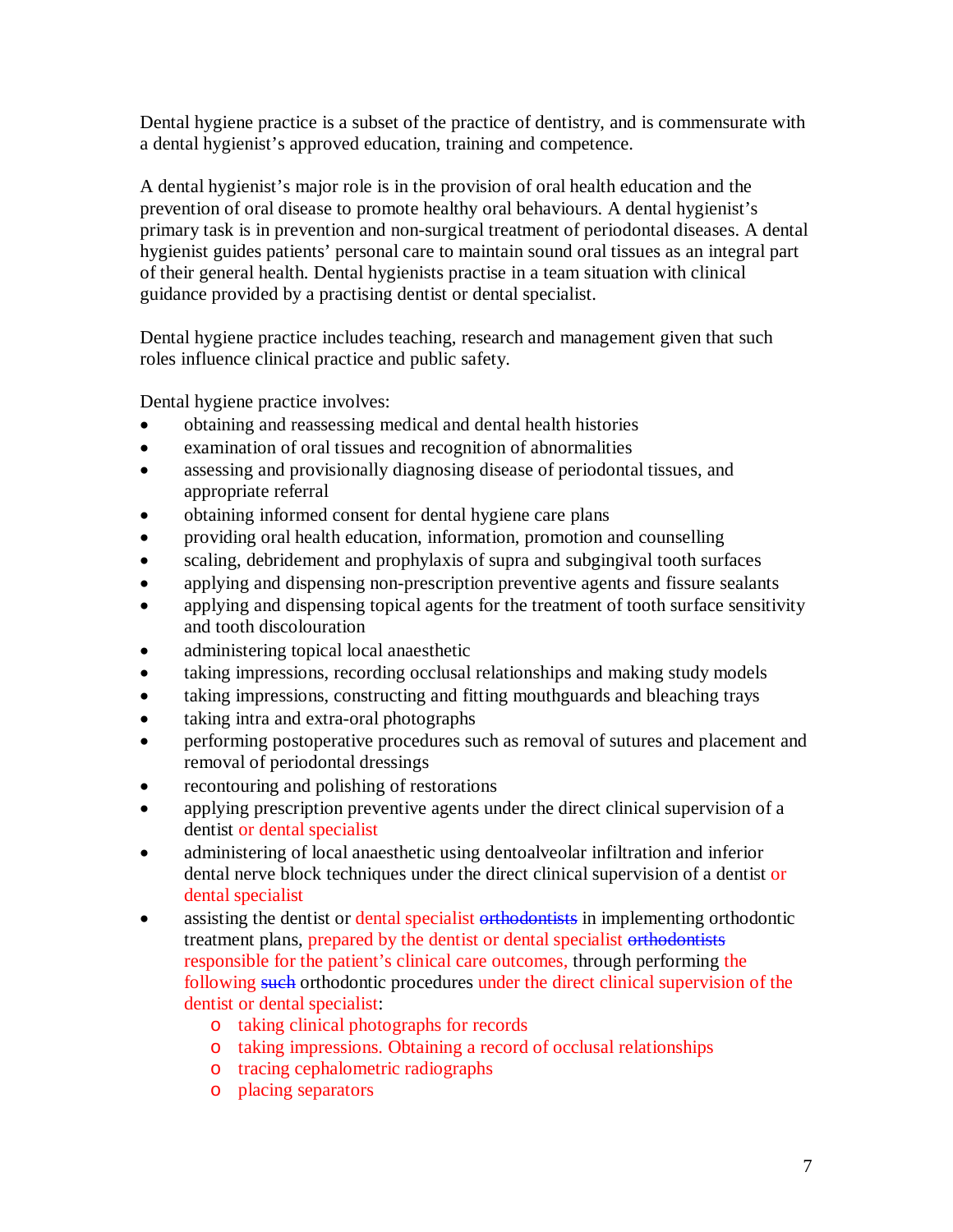- o sizing of metal bands and their cementation including loose bands during treatment
- o supragingival polishing of teeth (as part of oral hygiene, before bonding and after removal of fixed attachments)
- o preparation of teeth for the bonding of fixed attachments and fixed retainers
- o indirect bonding of brackets as set up by the dentist or dental specialist **orthodontist**
- o providing oral hygiene instruction and advice on the care and maintenance of orthodontic appliances
- o placing archwires as formed by the dentist or dental specialist orthodontist when necessary and replacing ligatures /closing self ligating brackets
- o removing archwires after removing elastomeric or wire ligatures, or opening self ligating brackets
- o removing fixed orthodontic attachments and retainers
- o removing adhesives after the removal of fixed attachments using burs in slow speed handpieces where there is minimal potential for the removal of enamel
- o trial fitting of removable appliances. This does not include activation
- o fitting of passive removable retainers
- o bonding preformed fixed retainers
- o making study models, and fabricating retainers, and undertaking other simple laboratory procedures of an orthodontic nature.

These procedures are done under the clinical guidance and to a treatment plan prepared by the dentist or orthodontist responsible for the patient's clinical care outcomes.

- assisting the dentist or orthodontist in implementing orthodontic treatment plans through performing such orthodontic procedures as: making study models including taking impressions and occlusal registration; taking clinical photographs for records; inserting, and removing some orthodontic appliances; pre-banding polishing of teeth; removing and placing arch wires as formed by the orthodontist; removing bonding composite and banding cement; removing O rings; de-bonding and de-banding fixed appliances; replacing loose bands and providing oral health education and advice on the care and maintenance of orthodontic appliances. These are done under the clinical guidance and to a treatment plan prepared by the dentist or orthodontist responsible for the patient's clinical care outcomes
- taking periapical and bitewing radiographs for the purpose of recognising disease of the periodontium $\degree$
- taking extra-oral radiographs.

<u>.</u>

<sup>9</sup> Section 15 of the Radiation Protection Act 1965 requires non-licensed persons who take x-rays to do so under the supervision or instructions of a person who holds a licence under that Act.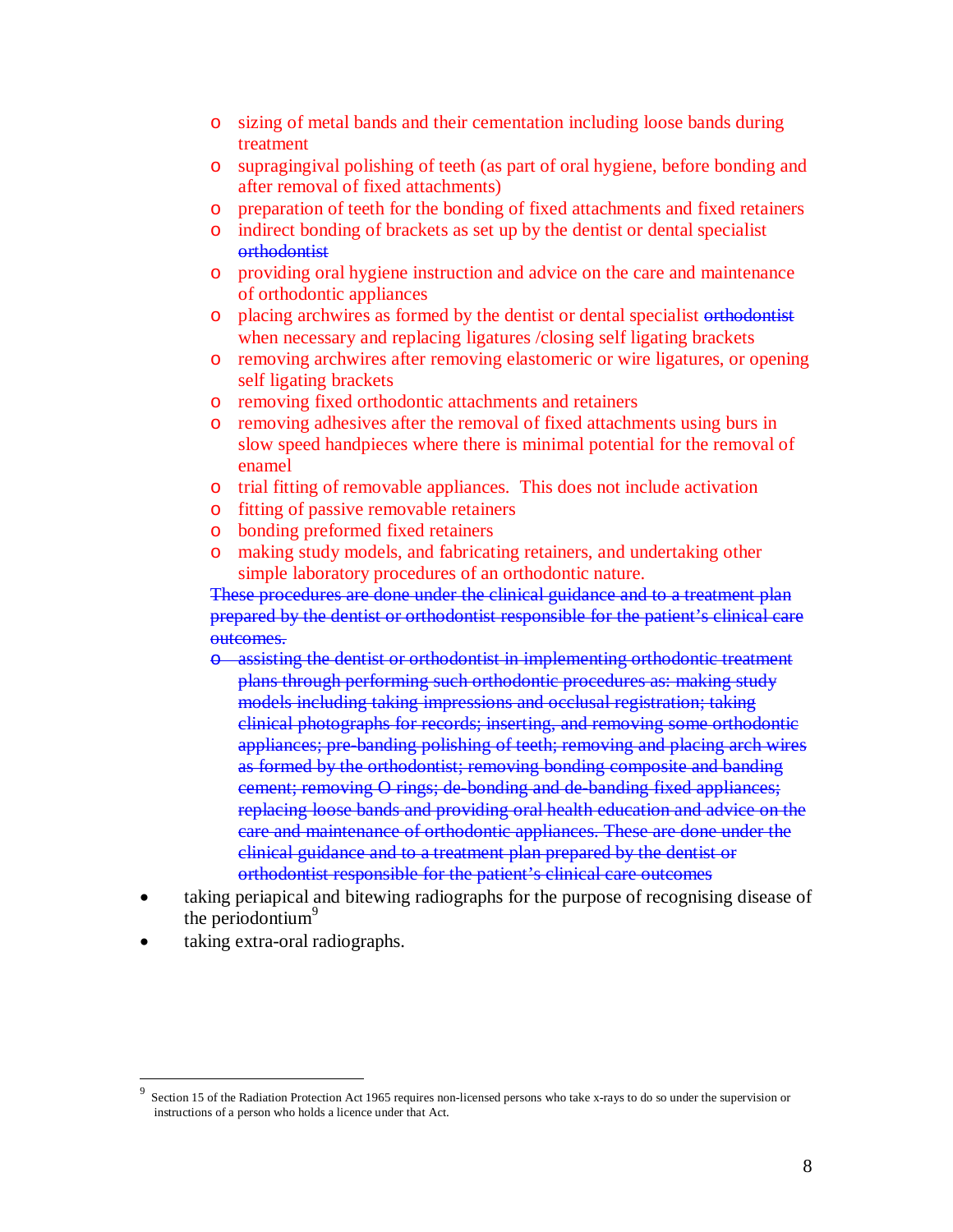# DENTAL COUNCIL

Te Kaunibera Tiaki Nibo

## Notice of Prescribed Qualifications

#### Issued by the Dental Council pursuant to section 12 of the Health Practitioners Competence Assurance Act 2003

#### **Scope for Orthodontic Auxiliary Practice**

**Key:** Red text: new additions

#### **Prescribed Qualifications**

- Certificate of Orthodontic Assisting, Academy of Orthodontic Assisting; possession of a dental therapy, dental hygiene or dentistry qualification or registration as a dental auxiliary and approved experience in the provision of orthodontic auxiliary services under the direction and supervision of a dentist or dental specialist who can attest to competency<sup>10</sup>, and a Dental Council approved course for intra-oral an extra-oral radiography.
- New Zealand Association of Orthodontists, Orthodontic Auxiliary Training Programme: Certificate of Orthodontic Assisting<sup>11</sup>, and a Dental Council approved course for intra-oral an extra-oral radiography.
- Bachelor of Health Science (Endorsement in Dental Hygiene), University of Otago, conferred from 2002 and registration in the Scope of Dental Hygiene Practice; and a Dental Council approved course for Undertaking Orthodontic Procedures; or
- Bachelor of Oral Health, University of Otago and registration in the Scope of Dental Hygiene Practice; and a Dental Council approved course for Undertaking Orthodontic Procedures; or
- Diploma in Dental Hygiene, University of Otago conferred from 2002 and registration in the Scope of Dental Hygiene Practice; and a Dental Council approved course for Undertaking Orthodontic Procedures<sup>12</sup>; or
- Auckland University of Technology and registration in the Scope of Dental Hygiene Practice conferred from  $2011^{13}$ .

<sup>&</sup>lt;u>.</u>  $10$  The Dental Council approved this prescribed qualification on 10 July 2006.

<sup>&</sup>lt;sup>11</sup> The Dental Council approved this prescribed qualification on 15 February 2010.

<sup>&</sup>lt;sup>12</sup> All Otago qualifications need to be assessed to determine which included the new proposed orthodontic procedures. <sup>13</sup> AUT introducing orthodontic procedures in BHSc (Oral Health) for 2011 graduates – the successful implementation of

this will be reviewed by Council at its December 2011 meeting in consideration of the annual report from AUT.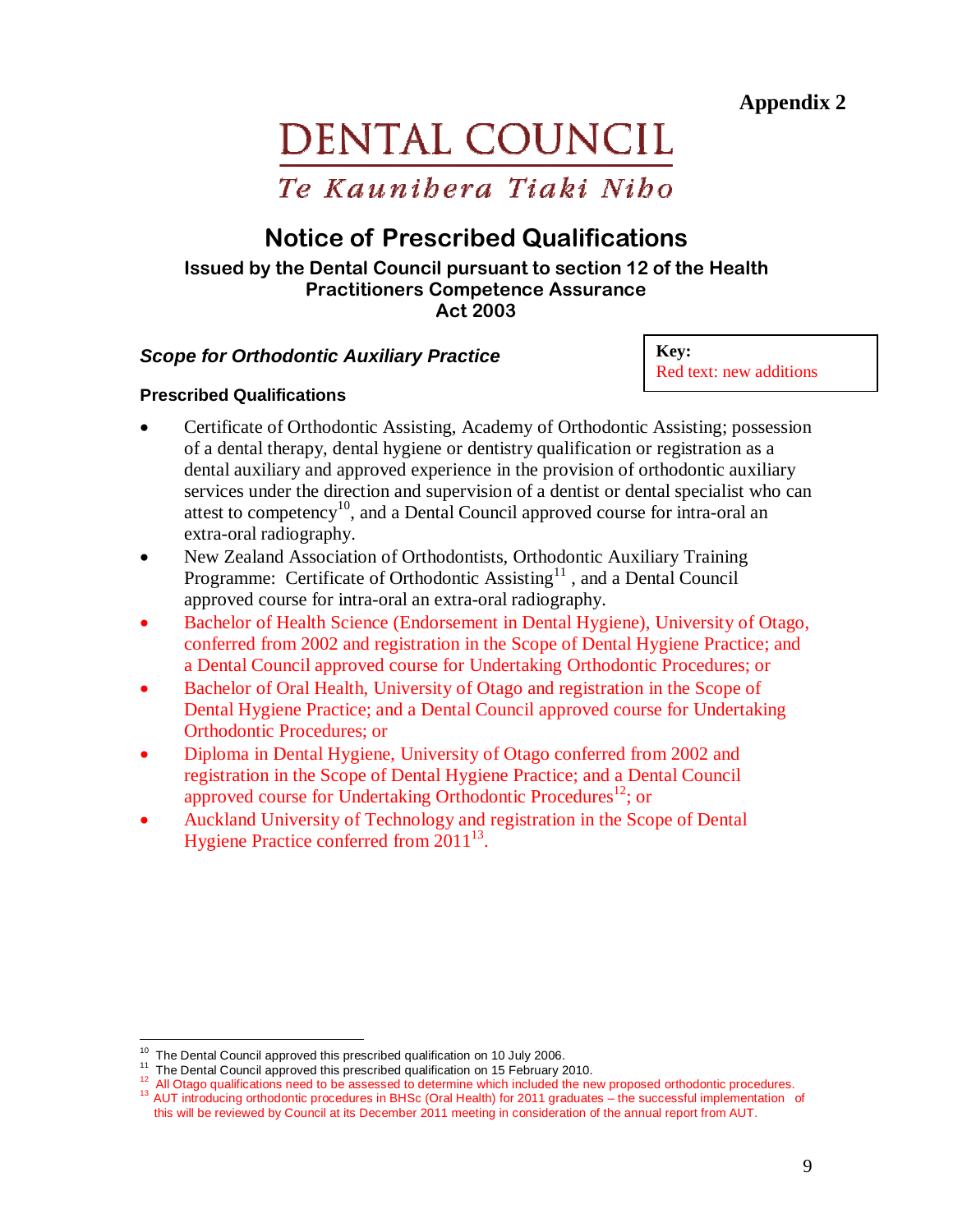*Please note there has been a significant number of changes to the Draft Code of*  $\vert$  **Appendix 3** *Practice which makes reading a marked-up copy to the original code difficult. Should you require a marked-up copy, please contact the Dental Council.* 

#### **Draft Code of Practice - Working Relationship between Dental Hygienists and Dentists**

*This code of practice applies to the working relationship between dental hygienists and dentists/dental specialists* 

#### **Code of practice rationale**

1 The Health Practitioners Competence Assurance Act 2003 ("the Act") promotes the continuation of a team approach between dental hygienists and dentists/dental specialists in relation to the delivery of dental hygiene services within the overall provision of integrated care to patients.

#### **Objectives of this code of practice**

- 2 This Code of Practice describes the working relationship between dental hygienists and dentists/dental specialists. Specifically, the objectives of this code of practice are to describe the general functions and levels of supervision required by dental hygienists and to provide detail on their scope of practice.
- 3 This code of practice is designed to assist practitioners to understand the requirements of dental hygiene practice and to facilitate appropriate clinical guidance and, where applicable, direct clinical supervision. The activities that registered dental hygienists practise are set out in the scopes of practice detailed in Appendix 1.

#### **Dental hygiene scopes of practice**

- 4 Dental hygiene practice is a subset of the practice of dentistry and is commensurate with a dental hygienist's approved education, training and competence.
- 5 A dental hygienist's major role is in the provision of oral health education and the prevention of oral disease to promote healthy oral behaviours. A dental hygienist's primary task is in the prevention and non-surgical treatment of periodontal diseases. A dental hygienist guides patients' personal care to maintain sound oral tissues as an integral part of their general health.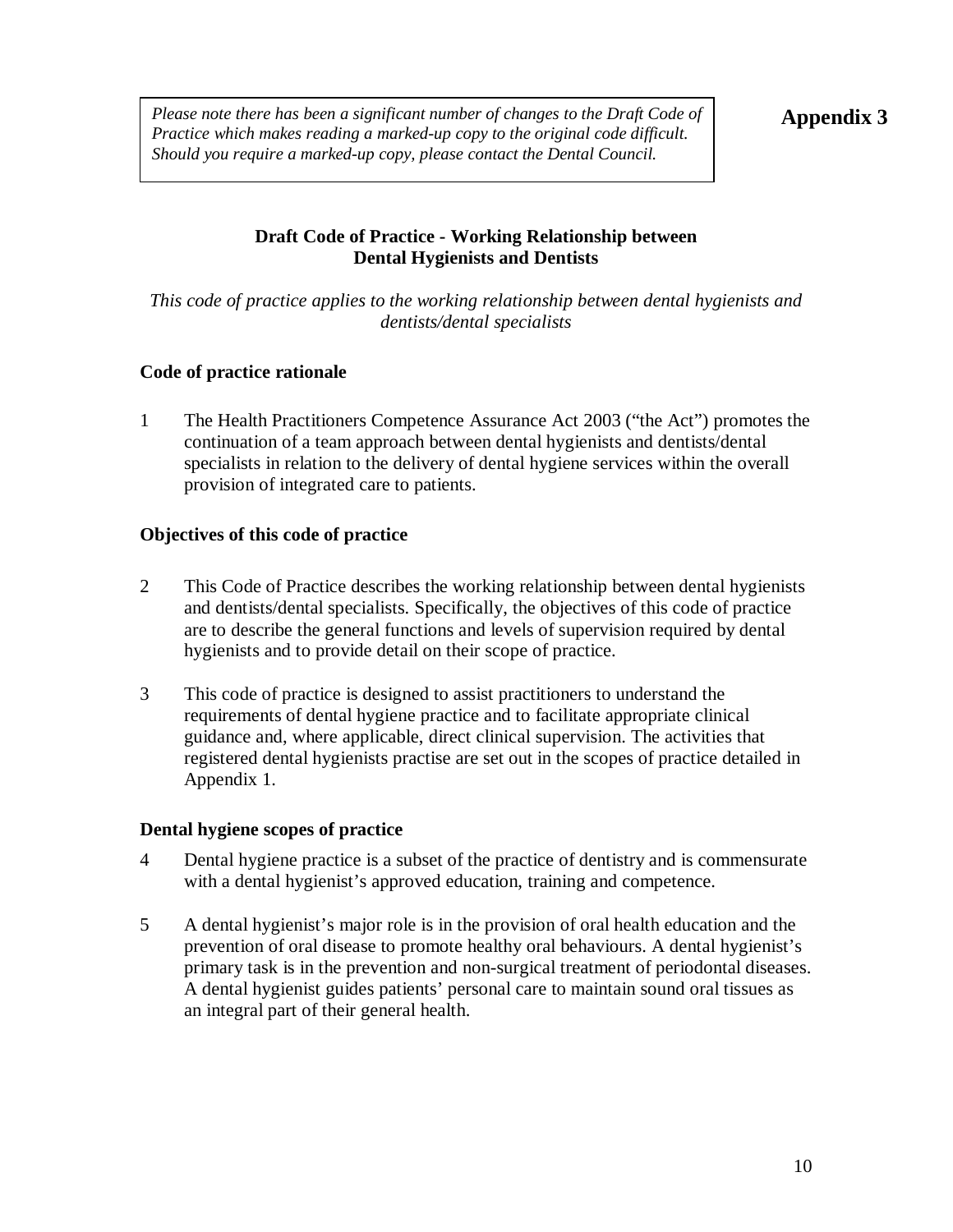- 6 Dental hygienists practise in a team situation with clinical guidance<sup>14</sup> provided by a practising dentist/dental specialist.
- 7 Some activities of dental hygiene practice require direct clinical supervision by a dentist/dental specialist.
- 8 Dental hygienists are responsible and accountable for their own clinical practice within their scope of practice, but the dentist/dental specialist is responsible and accountable for the clinical guidance and direct clinical supervision<sup>15</sup>, where applicable, provided.
- 9 Previously gazetted additional scopes of practice in dental hygiene were merged into the general dental hygiene scope of practice on 17 March 2011. This means that those practitioners who were not registered in any of the additional scopes of practice before the change will have exclusions on their registration in any of the following areas: Orthodontic Procedures; Local Anaesthetic; Extra-oral Radiography; and Intra-oral Radiography. Practitioners with any of these exclusions on their scope of practice cannot perform any of these activities.
- 10 Dental hygienists must not practise outside the boundaries of the scope of practice they are registered in.

#### **Previously registered Dental Auxiliaries**

- 11 The interim category of Dental Auxiliary registration was established to provide for non-hygiene qualified practitioners, who were providing dental hygiene services up to September 2004, to continue to practise with the introduction of the Health Practitioners Competence Assurance Act 2003.
- 12 The Dental Auxiliary scope of practice was closed in September 2009.
- 13 All practitioners that were previously registered in the Dental Auxiliary scope of practice were migrated into the dental hygiene scope of practice with a *limited scope of practice*, based on a set of criteria.
- 14 The activities within the hygiene scope of practice that they are allowed to perform is commensurate with their training, experience and competence and includes: recording medical and dental health histories; examining and recording of oral tissues; providing oral health education, information, promotion and counselling; scaling and prophylaxis of supra and subgingival tooth surfaces; applying and dispensing non-prescription preventive agents and fissure sealants; applying and dispensing topical agents for the treatment of tooth surface sensitivity and tooth discolouration; taking impressions, recording occlusal relationships and making

 $\overline{a}$ <sup>14</sup> Details on Clinical Guidance are described in paragraphs 21-32.

<sup>&</sup>lt;sup>15</sup> Details on Direct Clinical Supervision are described in paragraphs 33-52.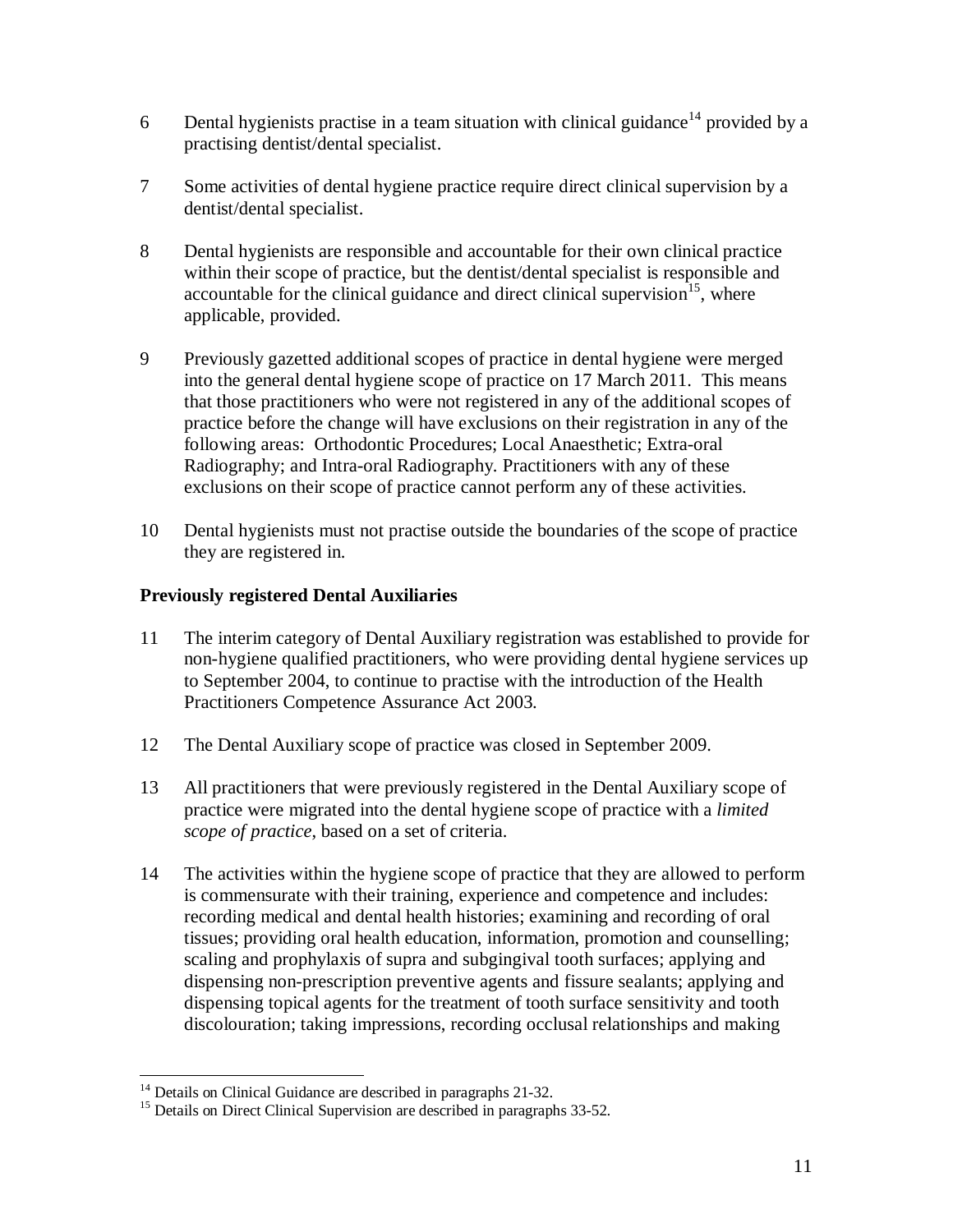study models; taking impressions, constructing and fitting mouthguards and bleaching trays; and taking intra and extra-oral photographs.<sup>16</sup>

- 15 These dental hygienists registered with a limited scope of practice and a dental auxiliary qualification must practice:
	- a) under the direct clinical supervision of a dentist/dental specialist who is present on the premises at which the work is carried out; and
	- b) subject to an initial dental and periodontal examination having been carried out for each patient by a dentist/dental specialist, responsible for the patient's clinical care outcomes.

These hygienists must also publicly display their annual practising certificates.

#### **Principles of this code of practice**

- 16 The Dental Council's approved scope of practice for dental hygiene prescribes a working relationship that enables the full scope of a hygienist's practice to be conducted under clinical guidance; except for the following activities which must be practised under the direct clinical supervision of a dentist:
	- a) administration of local anaesthesia
	- b) treatment of patients under sedation
	- c) orthodontic procedures
	- d) applying prescription preventive agents
	- e) radiography
	- f) laser technology
	- g) all activities performed by hygienists with a limited scope of practice.
- 17 Other activities such as radiography, use of laser technology and access to prescription medicines have additional requirements that are defined in other legislation.
- 18 The particular responsibilities and requirements associated with these different levels of supervision are described in the rest of the document.
- 19 It is the responsibility of both the dentist/dental specialist and the dental hygienist to be aware of and practice in accordance with the current legislation and this Code of Practice.
- 20 Dental hygienists and the dentists/dental specialists who supervise them must jointly review and sign a Code of Practice Agreement.

<sup>&</sup>lt;u>.</u> <sup>16</sup> The limited scope of practice registrations were considered on a case by case basis. Some practitioners may, therefore, not have all of these permitted activities approved as their registered scope of practice.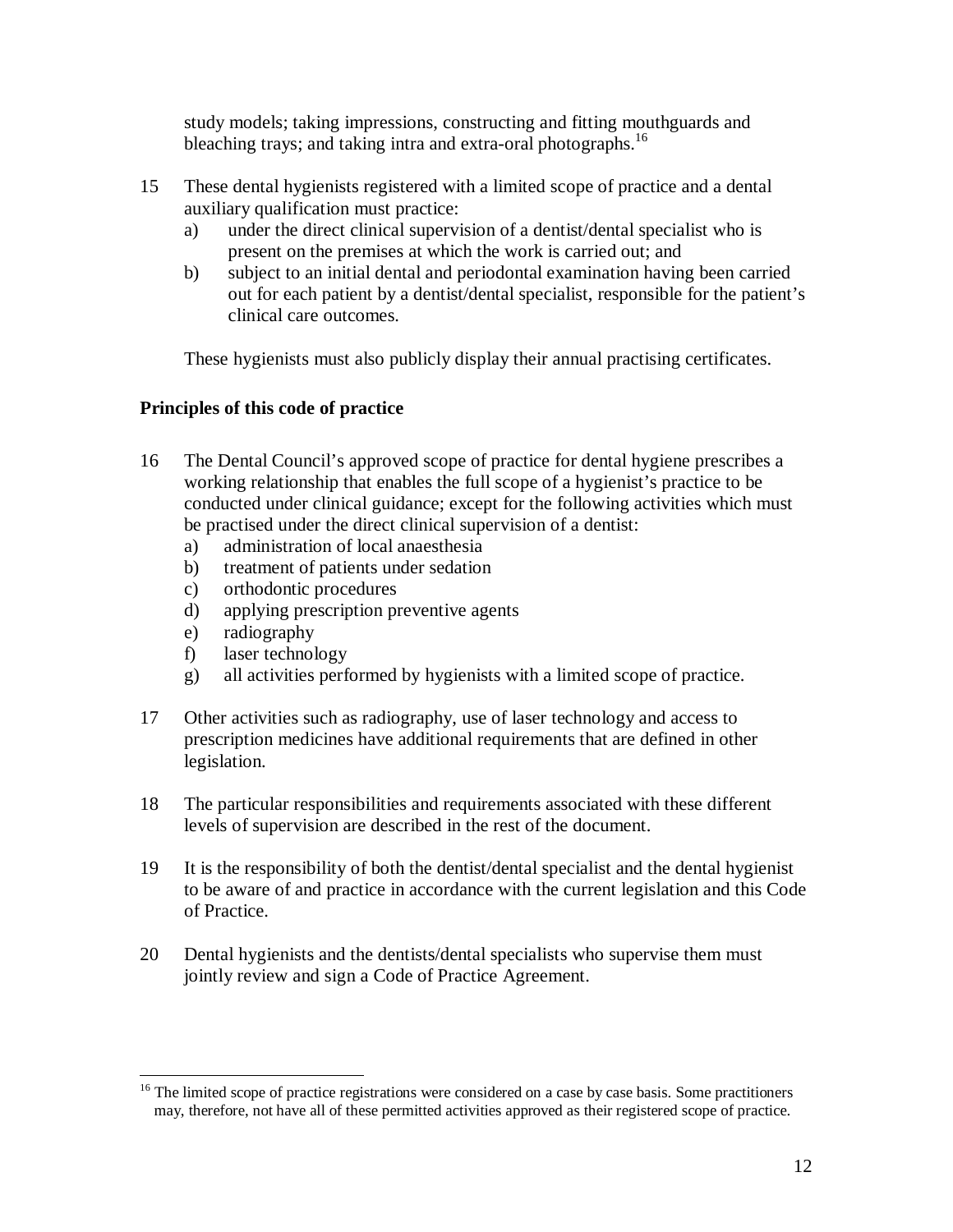#### *Clinical guidance*

- 21 Clinical guidance means the professional support and assistance provided to a dental hygienist by a practising dentist/dental specialist as part of the provision of overall integrated care to the patient group.
- 22 Dental hygienists and dentists/dental specialists normally work from the same premises, providing a team approach.
- 23 Clinical guidance may be provided at a distance, provided the hygienist is not registered with a limited scope, but appropriate access must be available to ensure that the dentist/dental specialist is able to provide guidance and advice when required, and maintain general oversight of the clinical care outcomes of the patient group.

#### **Responsibilities within the working 'Clinical guidance' relationship.**

24 Hygienists assess, plan and provide periodontal care within the boundaries of their education, training, competence and scope of practice. The dental hygienist is responsible and accountable for the management of his/her own clinical practice within the boundaries of his/her scope of practice. The dentist/dental specialist is responsible for the overall management of the patient's dental health within a team service delivery system.

#### **Responsibilities of the dentist/dental specialist**

#### **Examination and timely advice on procedures**

- 25 In relation to examination and timely advice on procedures and in keeping with the clinical guidance and/or clinical supervision relationship between the dental hygienist and dentist/dental specialist, the dentist/dental specialist should:
	- a) be the first team member to examine any new patient<sup>17</sup> to a practice to diagnose the disease processes for that patient – the dentist/dental specialist formulates an overall dental care plan and makes a referral to the hygienist where appropriate;
	- b) be responsible for the initial assessment of the patient's medical history (as part of the patient's overall treatment plan) and be available for advice regarding the subsequent medical history reassessments performed prior to, but associated with, on-going hygiene treatment/maintenance;
	- c) collaborate with the dental hygienist regarding the ongoing periodontal health status of the patient receiving hygiene treatment – the dentist/dental specialist

 $17<sup>17</sup>$ <sup>17</sup> A new patient is someone who is new to the practice but does not include self-referred patients or patients who have been referred by a dentist external to the practice. The responsibilities of the hygienist and the onsite dentist in relation to self-referred and external dentist-referred patients are set out in paragraphs 28-31.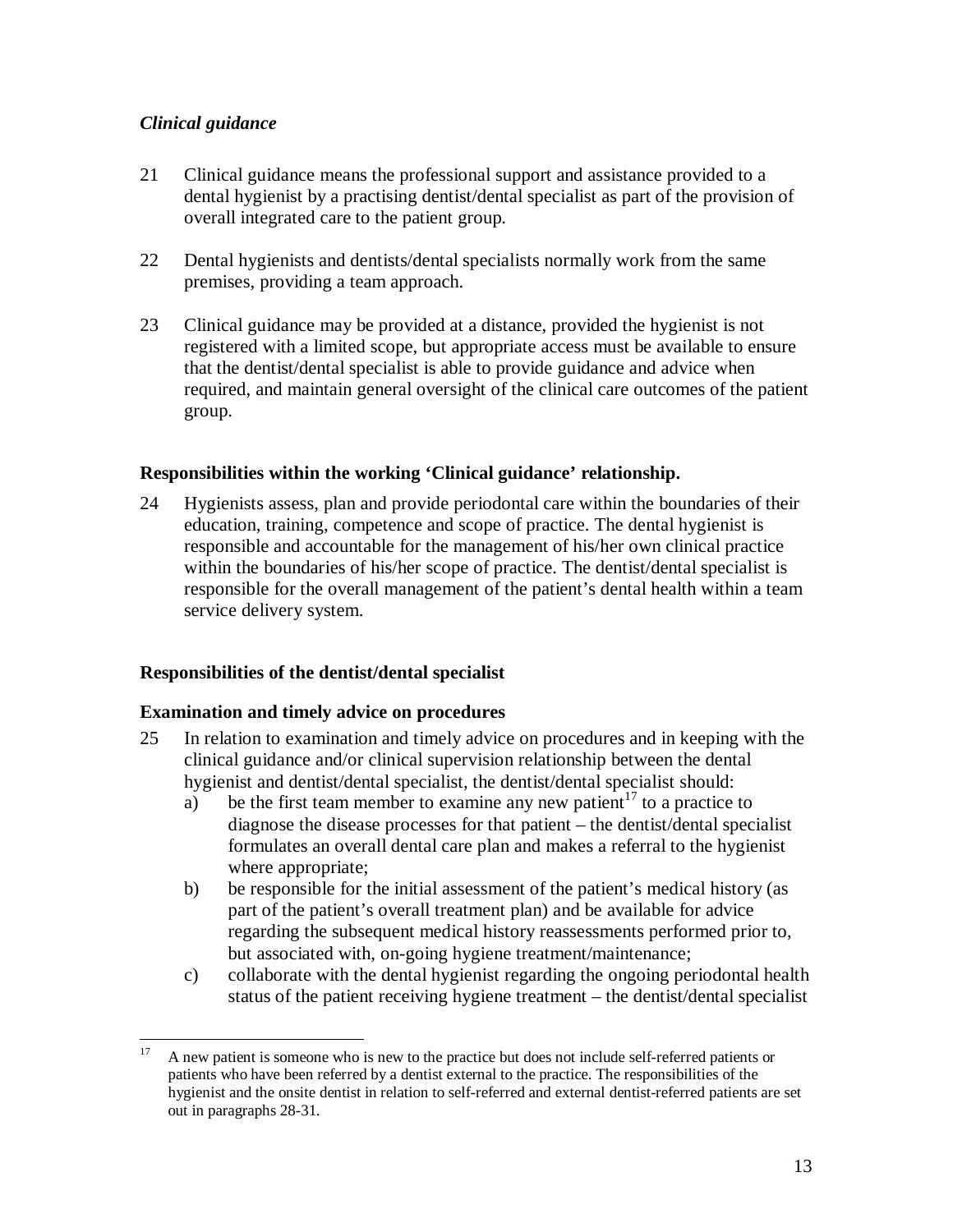should provide an ongoing yearly review of the periodontal status of the patients within his/her practise;

- d) be available for timely advice regarding any hygiene treatment needs. If the dentist/dental specialist, whose role it is to provide the clinical guidance for the hygienist, is off the premises and not contactable, another dentist/dental specialist should be contactable for such guidance; and
- e) be prudent regarding such availability when a new graduate hygienist is employed or contracted to provide hygiene services – recognition should be given to the need for added support for this group of hygienists.

#### *Continuing professional development*

26 In relation to continuing professional development (CPD) the dentist/dental specialist should support the dental hygienist's continuing education, by assisting the hygienist with appropriate access to, and allowing time for attendance at, CPD opportunities.

#### *Appropriate management and referral*

- 27 In relation to appropriate management and referral the dentist/dental specialist should:
	- a) collaborate with the dental hygienist regarding treatment beyond his or her scope of practice to ensure appropriate management and referral where necessary; and
	- b) provide professional advice in a timely manner to facilitate best care for the patient.

#### **Responsibilities in relation to self-referred patients***<sup>18</sup>*

- 28 A self-referred patient is someone who requests treatment from a dental hygienist without being referred by a dentist.
- 29 Dental hygienists with a limited scope must not see patients unless they have previously been examined by their supervising dentist.
- 30 In relation to patients who self-refer directly to a hygienist:
	- a) the dental hygienist, before commencing treatment, must take the patient's medical history and have this assessed by the dentist providing the onsite clinical guidance;

<sup>18</sup> <sup>18</sup> Modified self-referral responsibilities exist in relation to patients who self-refer for sports mouth guards. Dental hygienists, within their registered scope of practice, can take impressions, construct and fit sports mouth guards for self-referred patients without the need for the dentist to assess the medical history or be onsite. However the dentist must be aware that this activity is being undertaken and be available for advice if required and the dental hygienist must abide by the requirements of the relevant codes of practice and must refer in the event of the patient not being dentally fit.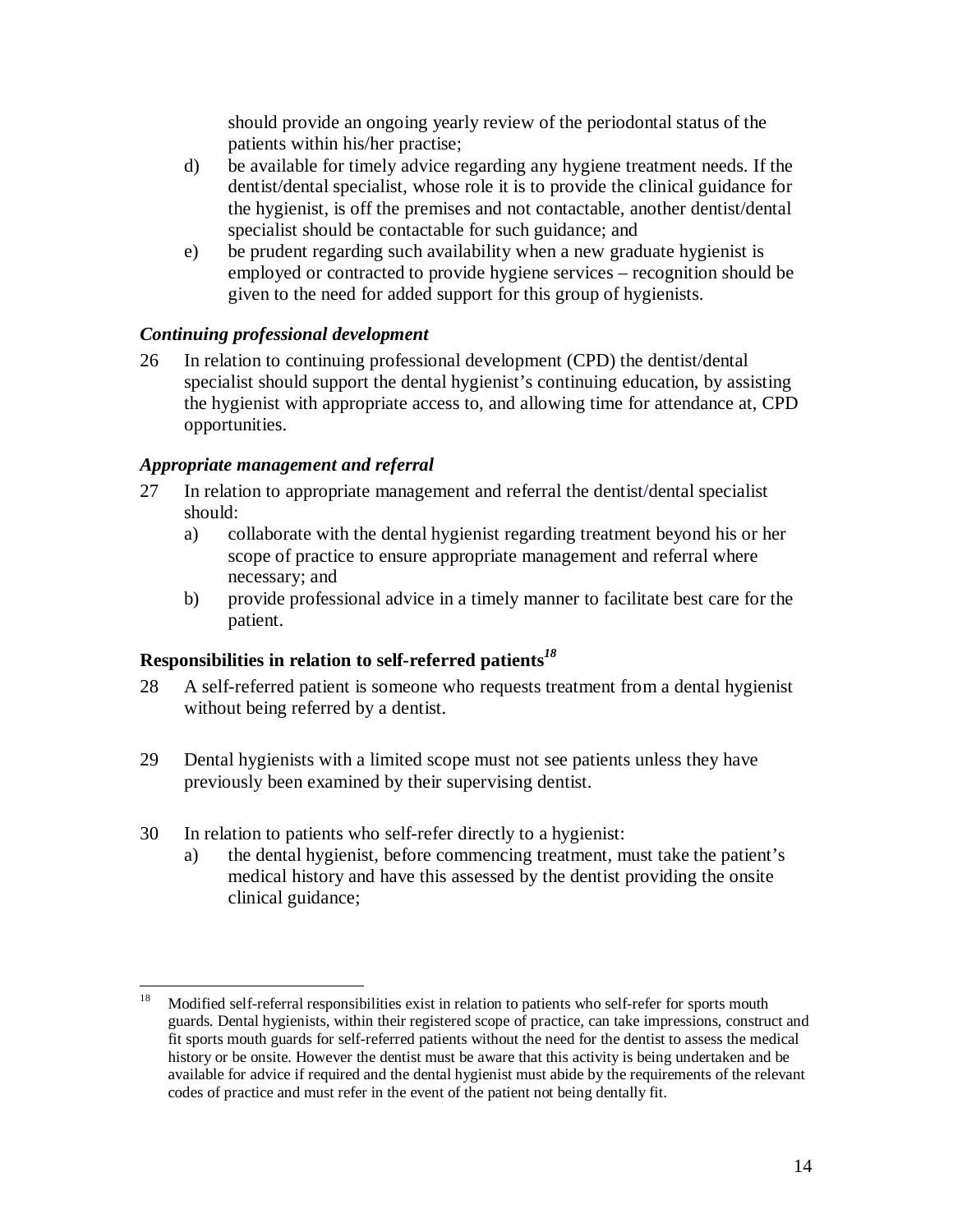- b) the dental hygienist should seek and record advice and clinical guidance from the dentist/dental specialist who has signed the Code of Practice Agreement and has undertaken the responsibility for that role at the treatment location;
- c) the dentist should be onsite and be available to provide advice and consultation in relation to the practice of the dental hygienist in situations of patient "self-referral";
- d) the dental hygienist must inform a self-referred patient that they should see a dentist for an overall dental care plan within each twelve month period – this can be done, for example, by way of having the patient sign a document to this effect (see Appendix 2); and
- e) where the patient has a regular dentist, the hygienist should provide that dentist with updated details of the hygiene treatment provided.

#### **Responsibilities in relation to patients referred by other dentists**

- 31 In relation to patients who are referred by dentists from outside the practice at which the dental hygiene care is being delivered:
	- a) the dental hygienist, before commencing treatment, must have evidence that the patient's medical history has been taken and that this has been assessed by a dentist;
	- b) the hygienist should seek and record advice and clinical guidance from the dentist/dental specialist who has signed the Code of Practice Agreement and has undertaken the responsibility for that role at the treatment location;
	- c) the dentist should be onsite and be available to provide advice and consultation in relation to the practice of the dental hygienist in situations of patients referred by dentists outside the practice; and
	- d) the hygienist should provide the external referring dentists with updated details of the hygiene treatment provided.

#### **Responsibilities in relation to off-site care (treatment provided outside the dental practice environment)**

- 32 In relation to patients seen in a site other than their usual dental practice (such as nursing homes, residential care facilities and hospitals) and where a dentist is not normally present:
	- a) patients who have a regular dentist must provide a letter of referral to the dental hygienist; and
	- b) for patients without a regular dentist the dental hygienist must have in place a relationship with a named dentist who is responsible for clinical guidance and has signed the Code of Practice Agreement.

#### *Direct clinical supervision*

- 33 Some activities within the dental hygiene scope of practice require direct clinical supervision of the hygienist by a registered dentist/dental specialist. These activities are:
	- a) the administration of local anaesthetic
	- b) the treatment of patients under sedation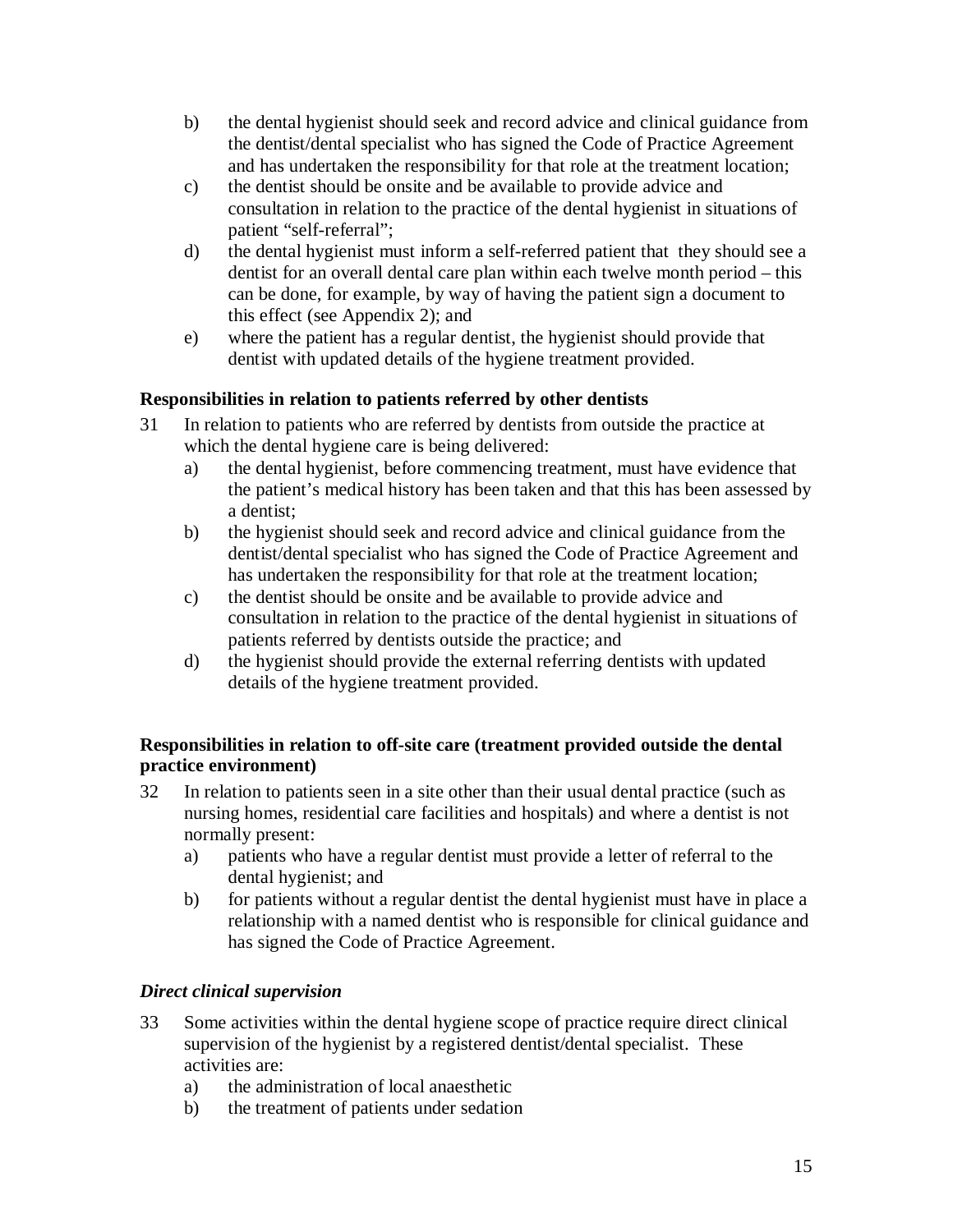- c) orthodontic procedures
- d) applying prescription preventive agents
- e) radiography
- f) laser technology.
- 34 Direct clinical supervision means the clinical supervision provided to a dental hygienist by a practising dentist/dental specialist requires the dentist/dental specialist to be present on the premises at the time the dental hygiene work is carried out. The dentist/dental specialist is accountable for the supervision provided.
- 35 All activities undertaken by dental hygienists with a limited scope require direct clinical supervision.
- 36 Dentists/dental specialists providing direct clinical supervision to hygienists have the same responsibilities in relation to examination and timely advice; continuing professional development; and appropriate management and referral as articulated in the *Responsibilities of the dentist* under the clinical guidance section of this code.

#### **Responsibilities within the 'direct clinical supervision' working relationship**

#### **Local anaesthetic**

37 The dental hygienist scope of practice allows the administration of local anaesthetic using dento-alveolar infiltration and inferior dental nerve block techniques under the direct clinical supervision of a dentist/dental specialist who is present on the premises at which the work is carried out. Accountability for this working relationship resides with both parties.

#### **Sedation procedures**

- 38 In the interests of patient safety, patients receiving dental hygiene treatment while under sedation must have:
	- a) the sedation administered by a suitably trained medical or dental practitioner (dentist/dental specialist), and this must be done in accordance with the joint New Zealand Dental Association/Dental Council Code of Practice "Sedation for Dental Procedures"; and
	- b) a suitably trained health practitioner (e.g. dentist, dental specialist, registered nurse) remain within the direct surgery environment to monitor the patient throughout treatment.
- 39 Given the above requirements, in virtually all instances, the effective, safe and practical delivery of periodontal care to patients under sedation will require the hygienist to refer that care to a dentist/dental specialist. In such circumstances the dentist/dental specialist administers the sedation and performs the clinical work, but is assisted by an appropriately trained assistant in observation, monitoring and resuscitation of sedated patients. This staffing arrangement is described in the Code of Practice "Sedation for Dental Procedures".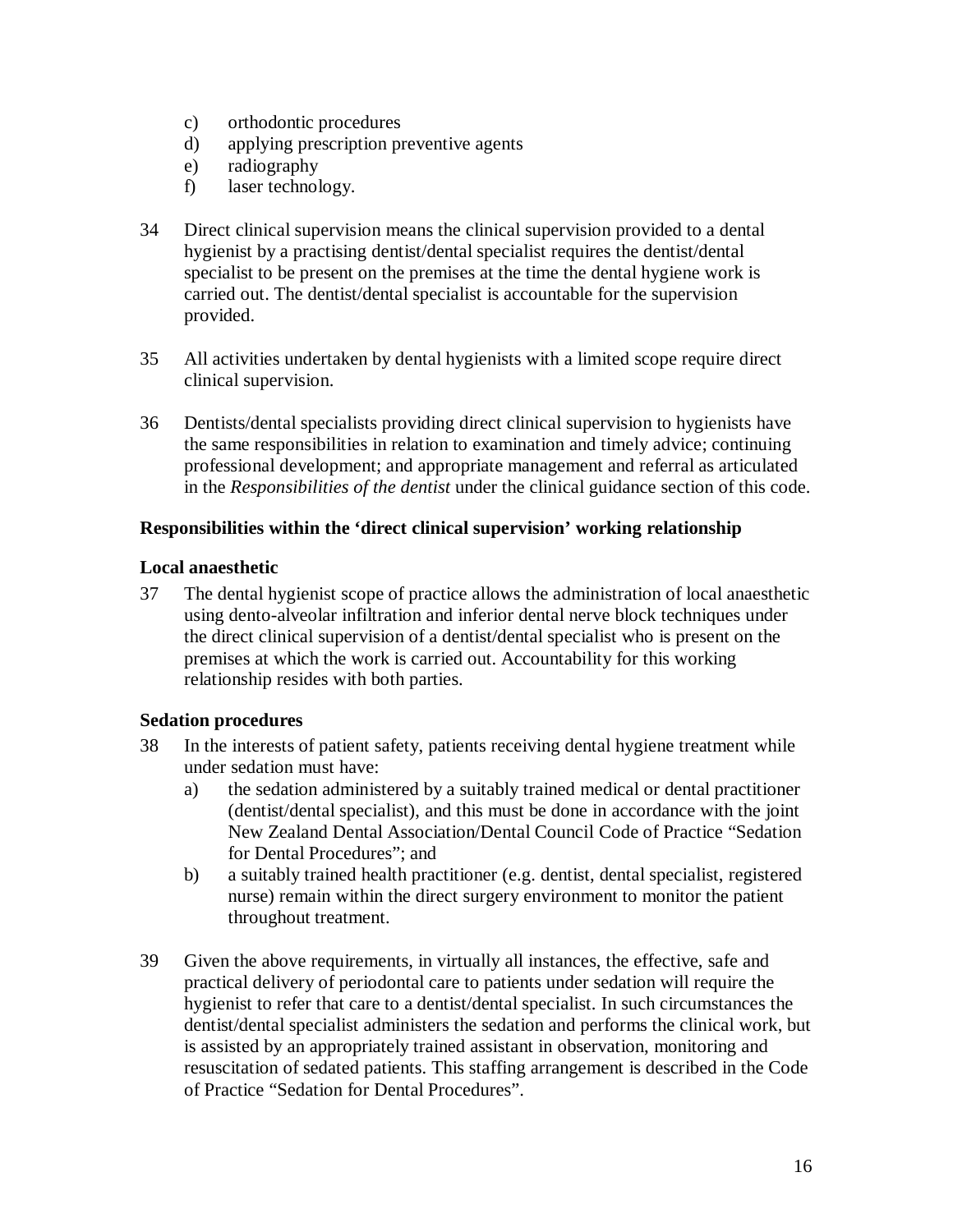#### *Orthodontic procedures undertaken by dental hygienists*

- 40 In relation to the procedures undertaken by dental hygienists the dentist/dental specialist:
	- a) must prepare a treatment plan for the patient concerned prior to the dental hygienist undertaking any orthodontic procedures on the patient;
	- b) remain responsible for the patient's clinical care outcomes; and
	- c) must be available on-site to make the individual visit by visit treatment decisions as part of the direct clinical supervision of these orthodontic procedures.

#### *Access to prescription drugs*

- 41 The use of medicines is controlled by the Medicines Act 1981 and Medicines Regulations 1984.
- 42 Of particular importance for hygiene practice is the prescription of antibiotics, analgesics and anti-inflammatory medications. The hygienist will need to obtain the required prescription from the dentist within the team providing the patient's care.
- 43 Appropriate mechanisms need to be in place to ensure all patients have access to required medications in an appropriate and timely fashion. In addition, the responsibility and accountability for accurate, updated medical histories also rests with the clinician providing the clinical treatment at each visit. It is not possible to list every circumstance that might occur, but of special relevance is the provision of appropriate prophylactic antibiotic cover in accordance with recognised protocols (e.g. National Heart Foundation guidelines). The obtaining of appropriate cover prior to invasive hygiene treatment by a dental hygienist falls within the responsibilities and accountabilities of that hygienist.

#### *Radiography*

- 44 Dental hygienists, within their registered scope of practice, can take intra-oral and/or extra-oral radiographs. Dentists working with a hygienist must be aware of the exact nature of their registered scopes and whether it extends to include taking intra-oral and/or extra- oral radiographs.
- 45 These registered activities are for the purposes of:
	- a) Intra-oral Radiography taking periapical and bitewing radiographs for the purpose of recognising disease of the periodontium; and
	- b) Extra-oral Radiography taking extra-oral radiographs for the purpose of allowing dentists/dental specialists to appropriately utilise the information these radiographs contain.
- 46 Dental hygienists cannot be licensed to take x-rays under the Radiation Protection Act (1965), and dental x–ray machines must be owned and under the safe care of a licensed person. Only a registered dentist may be granted a licence for dental diagnosis under the Act.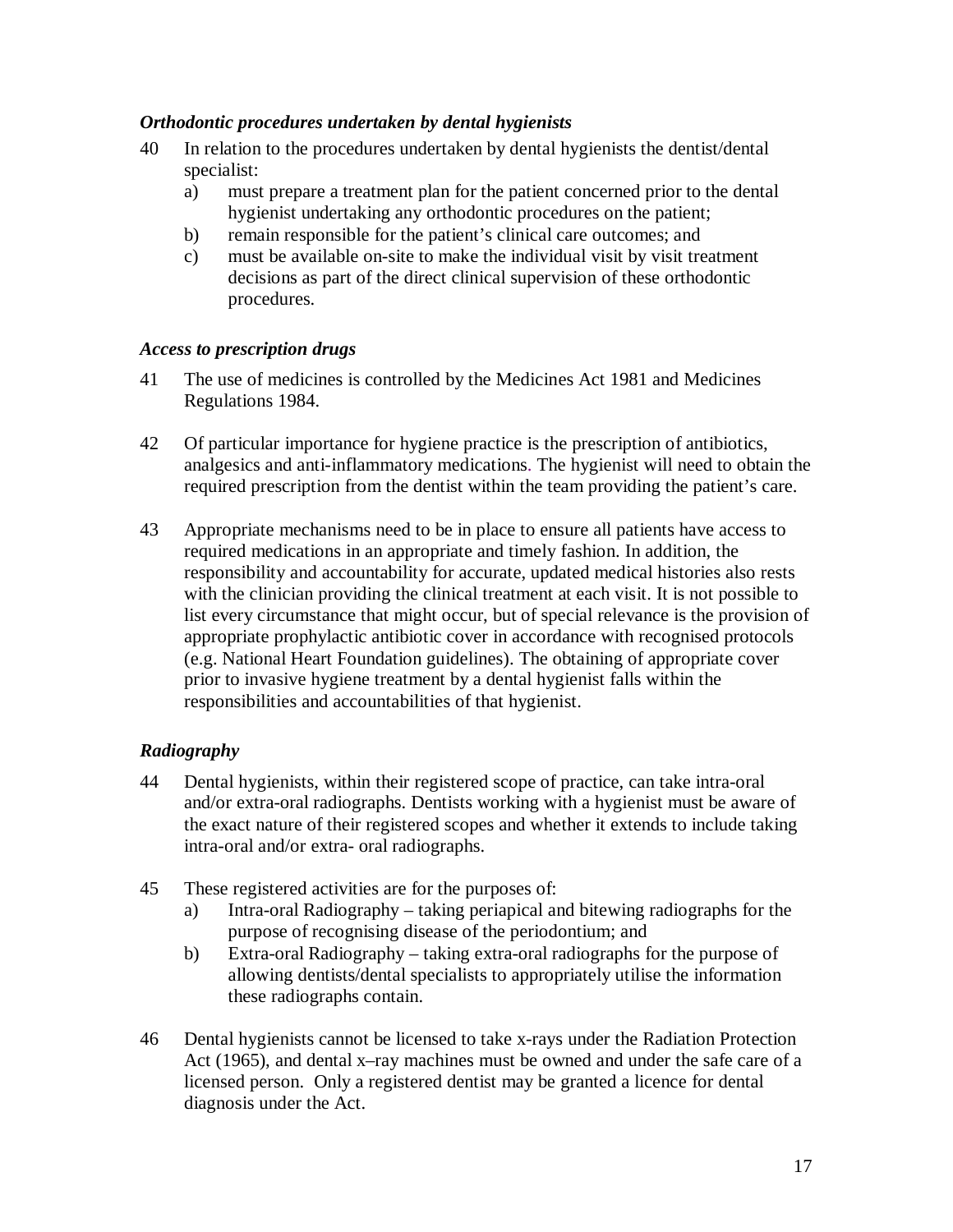- 47 It is therefore legally necessary for all dental hygienists whose scopes of practice include the taking of intra-oral and/or extra-oral radiographs, to work under the supervision or instruction of a dentist for this aspect of their practice.
- 48 The dentist who is providing the radiography supervision must be named in the Code of Practice Agreement. Where a Code of Practice names multiple dentists for professional advice, a single dentist must be clearly identified with the responsibility for dental radiography.

#### *Use of laser technology*

- 49 The use of laser technology, performed under direct clinical supervision, falls within the dental hygiene scope for the removal of calculus and bleaching procedures. The use of laser technology falls outside the dental hygiene scope of practice where the use of that technology removes or alters hard or soft tissue or desensitises teeth.
- 50 Dental hygienists seeking to use laser technology may only do so in accordance with the Council's policy on advanced and new areas of practice. This requires practitioners to have undertaken appropriate training and be assured, based on scientific evidence, of the efficacy of new techniques or procedures before introducing them into their practice.
- 51 Any training course to equip dental hygienists to use laser technology should have the following components:

Didactic components

- laser physics
- biological effects and tissue interactions
- laser safety, hazard identification, control methods
- laser safety standards/regulations
- operative applications/techniques.

Practical components

- simulated techniques
- observation of cases performed by an appropriately trained and practising clinician
- supervised clinical use
- assessment of competency.
- 52 The course or instructor needs to be accredited by New Zealand Dental Association or New Zealand Dental Hygiene Association for verifiable continuing professional development purposes.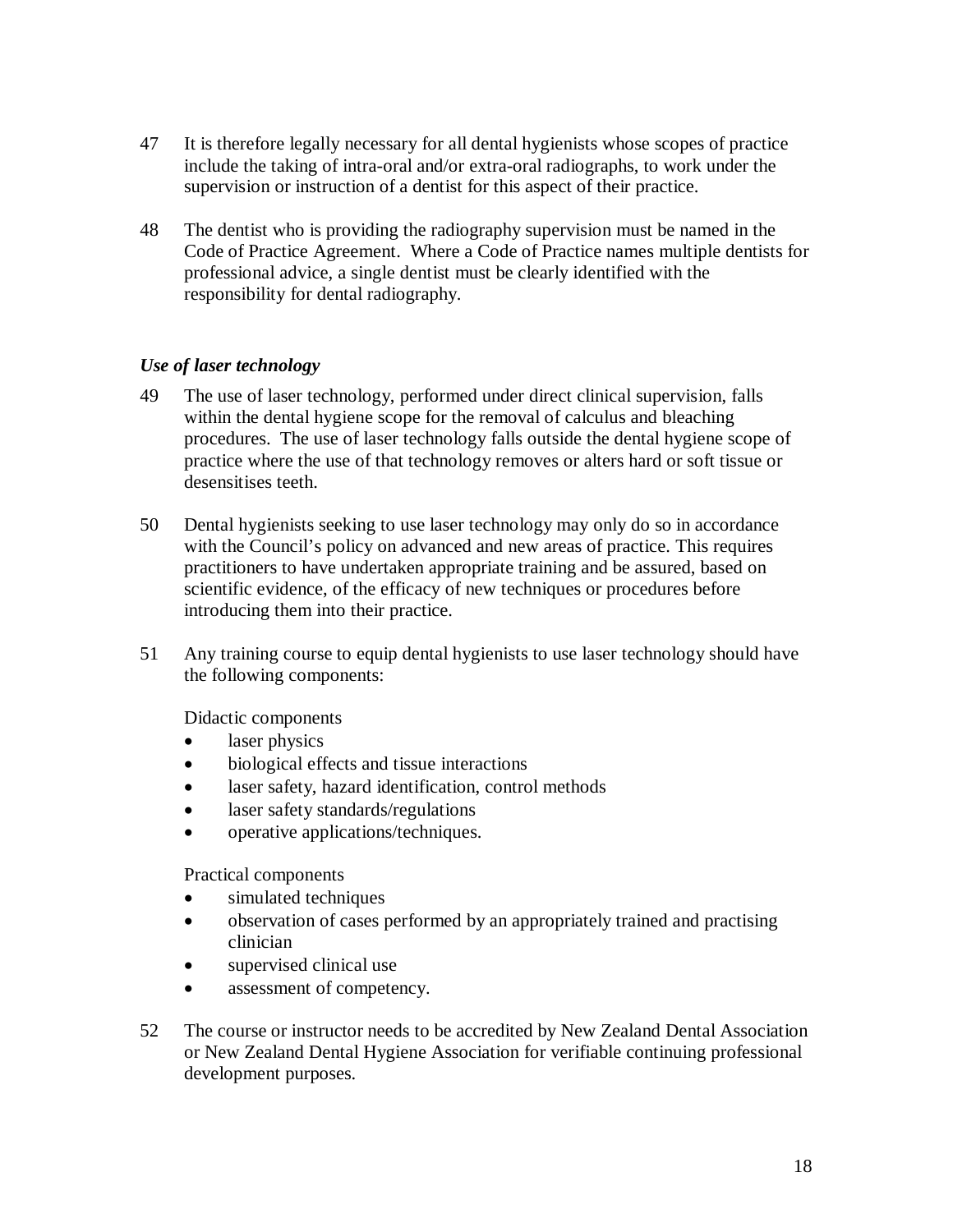**Code of Practice Agreement for dental hygienists and dentists/dental specialists (i) Registered Dental Hygienist** 

|                                                                                                          | (Insert name) |           |         |
|----------------------------------------------------------------------------------------------------------|---------------|-----------|---------|
| I am registered in the following Scope of Practice (please tick):                                        |               |           |         |
| General Dental Hygiene                                                                                   |               |           |         |
| with the following <b>exclusions</b> on my registration:                                                 |               |           |         |
| Radiography: Intra-oral                                                                                  |               |           |         |
| Radiography: Extra-oral                                                                                  |               |           |         |
| <b>Local Anaesthetic</b>                                                                                 |               |           |         |
| <b>Orthodontic Practice</b>                                                                              |               |           |         |
| None                                                                                                     |               |           |         |
| General Dental Hygiene with a limited scope of practice<br>(previously registered as a Dental Auxiliary) |               |           |         |
| I have read, understand and will abide by this Code of Practice                                          |               |           |         |
| (Signed)                                                                                                 |               | Hygienist |         |
|                                                                                                          | Dentist       |           | Dentist |
| (Name of dentist)                                                                                        |               | (Signed)  |         |
|                                                                                                          | Dentist       |           | Dentist |
| (Name of dentist)                                                                                        |               | (Signed)  |         |
|                                                                                                          | Dentist       |           | Dentist |
| (Name of dentist)                                                                                        |               | (Signed)  |         |
|                                                                                                          |               | Date      |         |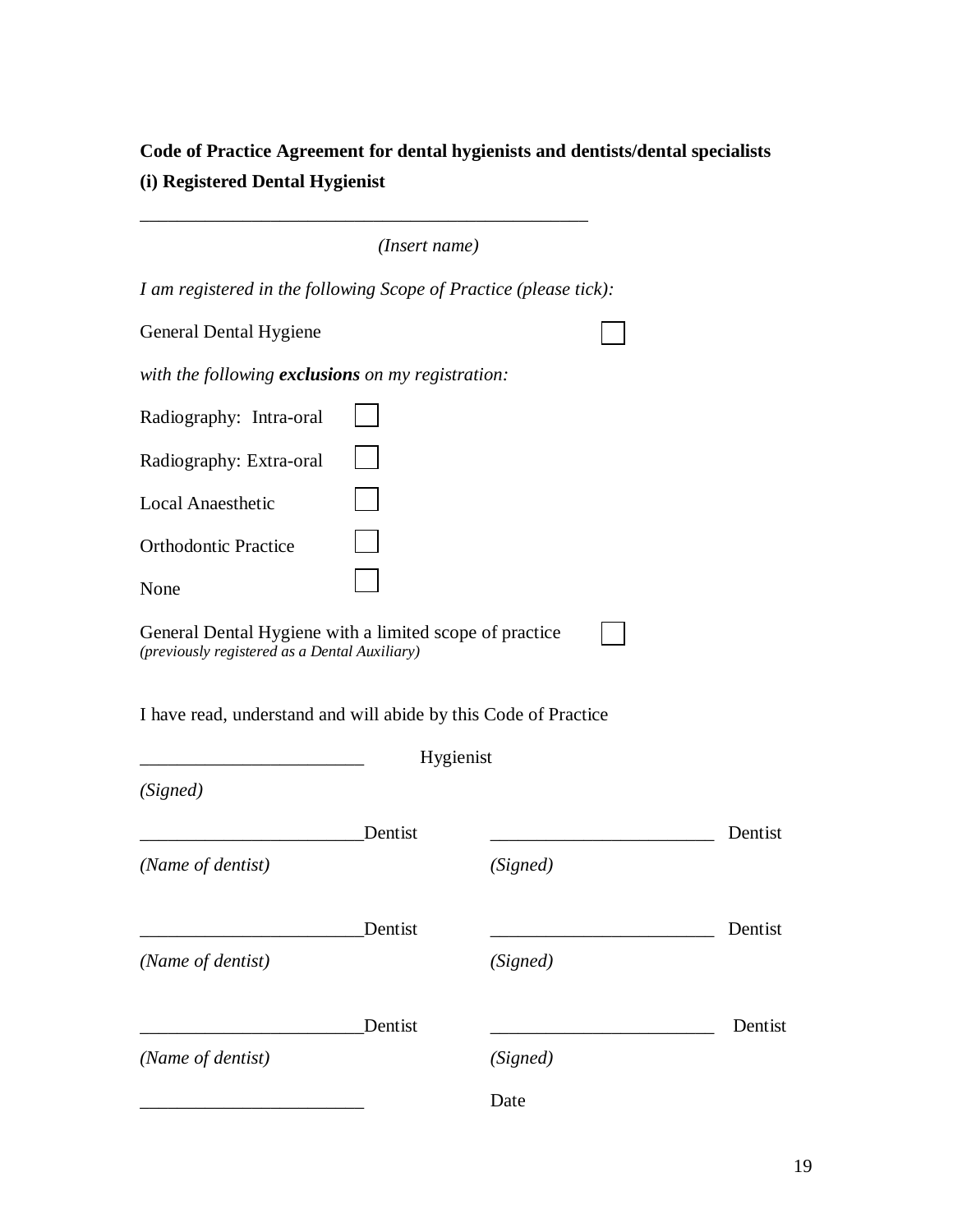(ii) At these listed location (s)

The following dentist(s) / dental specialist(s) are responsible for providing the above signed registered dental hygienist with clinical guidance and access to prescription medicines in accordance with this Code of Practice.

\_\_\_\_\_\_\_\_\_\_\_\_\_\_\_\_\_\_\_\_\_\_\_\_ *(Name of dentist)*

\_\_\_\_\_\_\_\_\_\_\_\_\_\_\_\_\_\_\_\_\_\_\_\_ *(Name of dentist)*

\_\_\_\_\_\_\_\_\_\_\_\_\_\_\_\_\_\_\_\_\_\_\_\_ *(Name of dentist)* 

and

The following dentist(s) / dental specialist(s) holds a current **radiography** licence and is responsible for the supervision and clinical guidance related to radiography and in accordance with the above dental hygienist's registered Scope of Practice.

\_\_\_\_\_\_\_\_\_\_\_\_\_\_\_\_\_\_\_\_\_\_\_\_ *(Name of dentist)*

and

In the situation of **patient self-referral** to the dental hygienist the following  $d$ entist(s) / dental specialist(s) are responsible for providing the above signed registered dental hygienist with clinical guidance and access to prescription medicines in accordance with this Code of Practice.

\_\_\_\_\_\_\_\_\_\_\_\_\_\_\_\_\_\_\_\_\_\_\_\_ *(Name of dentist)*

\_\_\_\_\_\_\_\_\_\_\_\_\_\_\_\_\_\_\_\_\_\_\_\_ *(Name of dentist)*

\_\_\_\_\_\_\_\_\_\_\_\_\_\_\_\_\_\_\_\_\_\_\_\_ *(Name of dentist)*

#### **Notes**

Please note this Agreement is location specific  $-$  i.e. at a particular location a particular dentist(s) is agreeing to responsibilities as per the Code of Practice.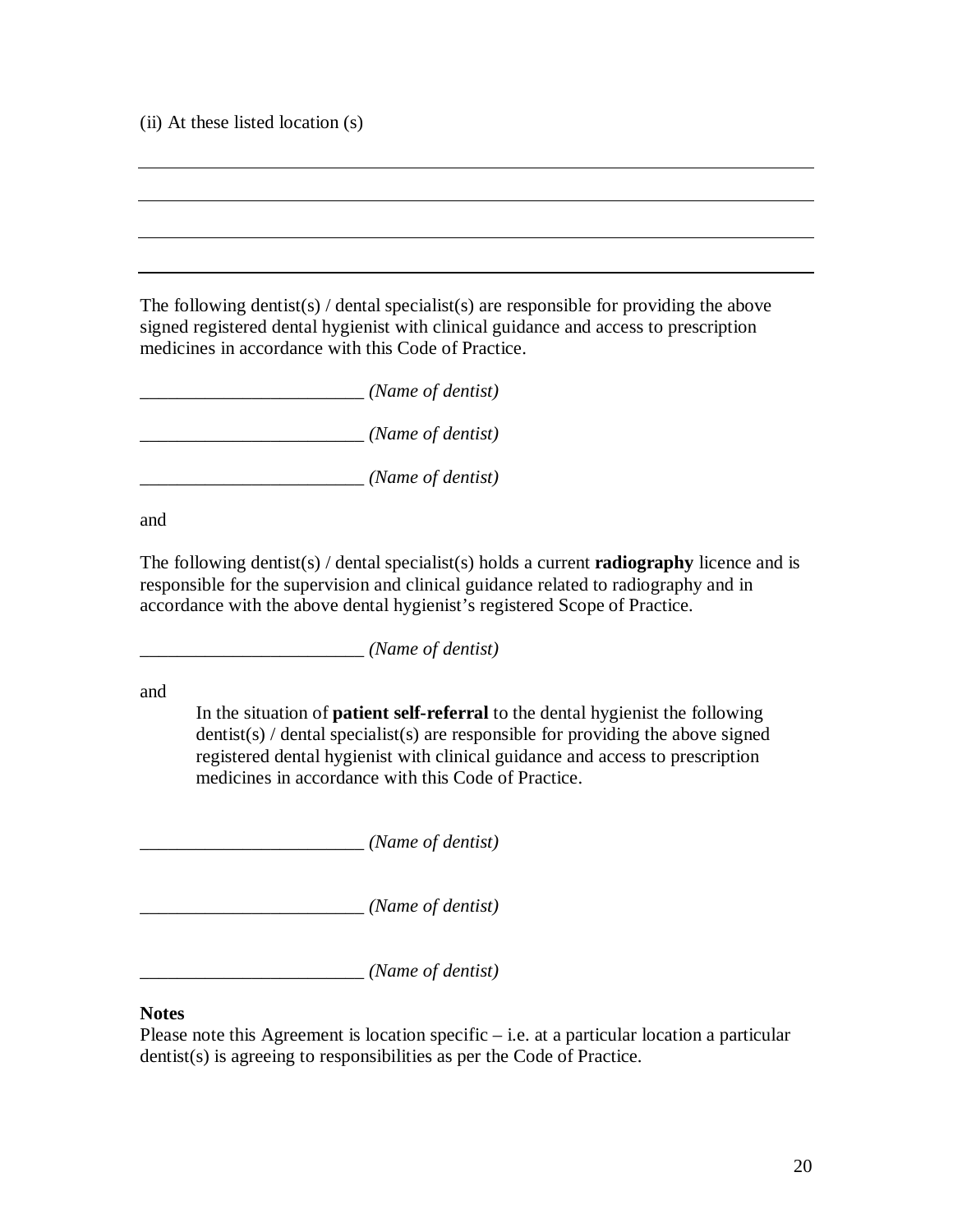## **Appendix 1 – Scopes of practice**

To reflect the amended scope of practice, if revised.